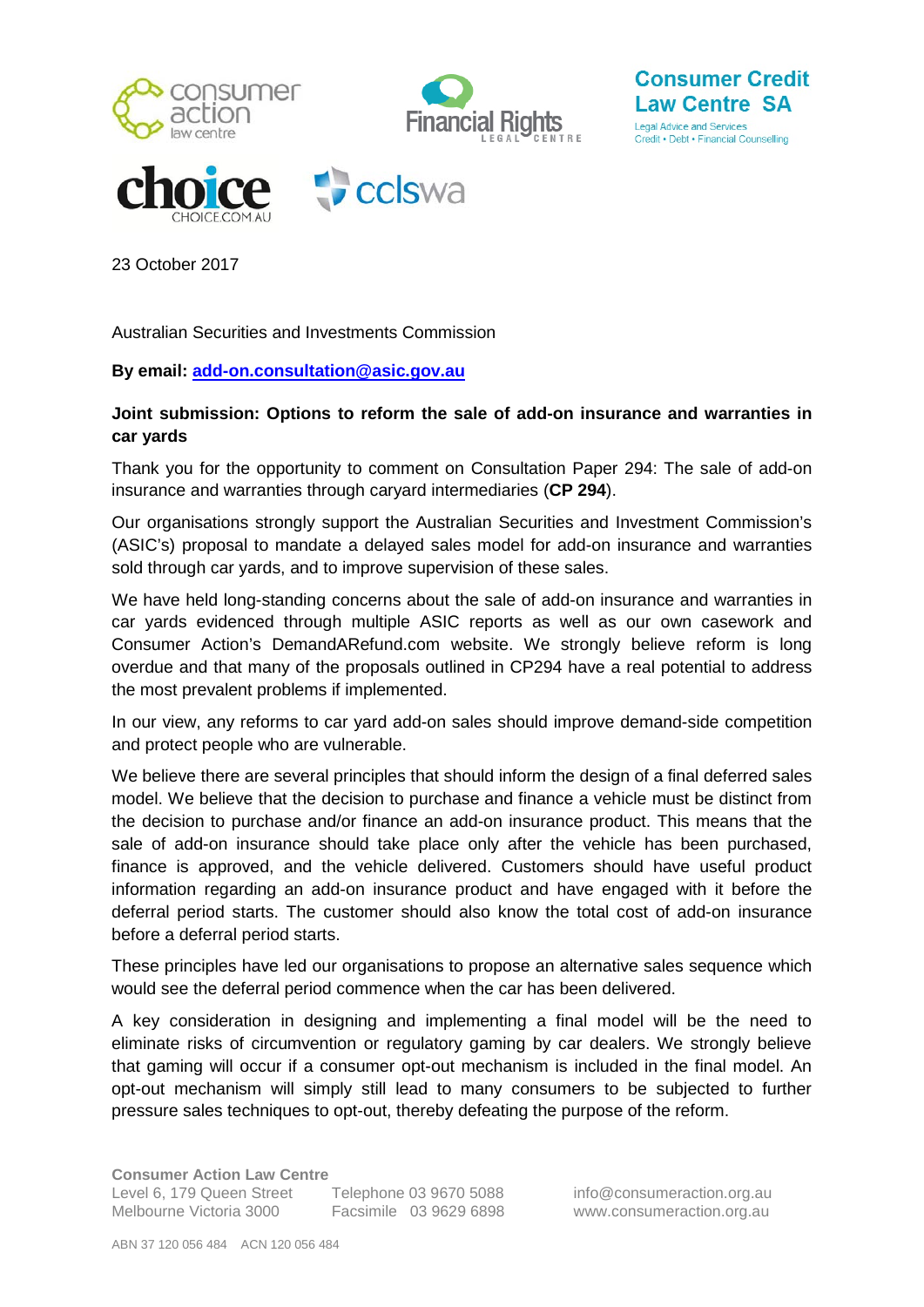The industries engaged in the car yard add-on insurance market have had many years and prompts to improve their own practices and implement effective self-regulation.<sup>[1](#page-1-0)</sup> Their efforts to date have been insufficient. It is clearly now the role of ASIC to protect these businesses' customers.

Please contact Susan Quinn on 03 9670 5088 or at [susan@consumeraction.org.au](mailto:susan@consumeraction.org.au) or Drew MacRae on 02 8204 1386 or at [drew.macrae@financialrights.org.au](mailto:drew.macrae@financialrights.org.au) if you have any questions about this submission.

General Brody

**Gerard Brody** Chief Executive Officer Consumer Action Law Centre

**Karen Cox Coordinator** Financial Rights Legal Centre

**David Ferraro** Managing Lawyer Consumer Credit Law Centre (SA)

Antere

**Gemma Mitchell** Managing Solicitor Consumer Credit Legal Service (WA) Inc

**Erin Turner** Acting Director, Campaigns & **Communications CHOICE** 

<span id="page-1-0"></span><sup>1</sup> Report 470 *Buying add-on insurance in car yards: Why it can be hard to say no* (REP 470) [http://asic.gov.au/regulatory-resources/find-a-document/reports/rep-470-buying-add-on-insurance-in](http://asic.gov.au/regulatory-resources/find-a-document/reports/rep-470-buying-add-on-insurance-in-car-yards-why-it-can-be-hard-to-say-no/)[car-yards-why-it-can-be-hard-to-say-no/;](http://asic.gov.au/regulatory-resources/find-a-document/reports/rep-470-buying-add-on-insurance-in-car-yards-why-it-can-be-hard-to-say-no/) Report 471 *The sale of life insurance through car dealers: Taking consumers for a ride* (REP 471) [http://asic.gov.au/regulatory-resources/find-a](http://asic.gov.au/regulatory-resources/find-a-document/reports/rep-471-the-sale-of-life-insurance-through-car-dealers-taking-consumers-for-a-ride/)[document/reports/rep-471-the-sale-of-life-insurance-through-car-dealers-taking-consumers-for-a-ride/;](http://asic.gov.au/regulatory-resources/find-a-document/reports/rep-471-the-sale-of-life-insurance-through-car-dealers-taking-consumers-for-a-ride/) and Report 492 *A market that is failing consumers: The sale of add-on insurance through car dealers*  (REP 492) [http://asic.gov.au/regulatory-resources/find-a-document/reports/rep-492-a-market-that-is](http://asic.gov.au/regulatory-resources/find-a-document/reports/rep-492-a-market-that-is-failing-consumers-the-sale-of-add-on-insurance-through-car-dealers/)[failing-consumers-the-sale-of-add-on-insurance-through-car-dealers/.](http://asic.gov.au/regulatory-resources/find-a-document/reports/rep-492-a-market-that-is-failing-consumers-the-sale-of-add-on-insurance-through-car-dealers/) ACCC, ACCC denies authorisation for insurance companies to jointly set a cap on sales commission, 9 March 2017, [https://www.accc.gov.au/media-release/accc-denies-authorisation-for-insurance-companies-to-jointly](https://www.accc.gov.au/media-release/accc-denies-authorisation-for-insurance-companies-to-jointly-set-a-cap-on-sales-commissions)[set-a-cap-on-sales-commissions](https://www.accc.gov.au/media-release/accc-denies-authorisation-for-insurance-companies-to-jointly-set-a-cap-on-sales-commissions)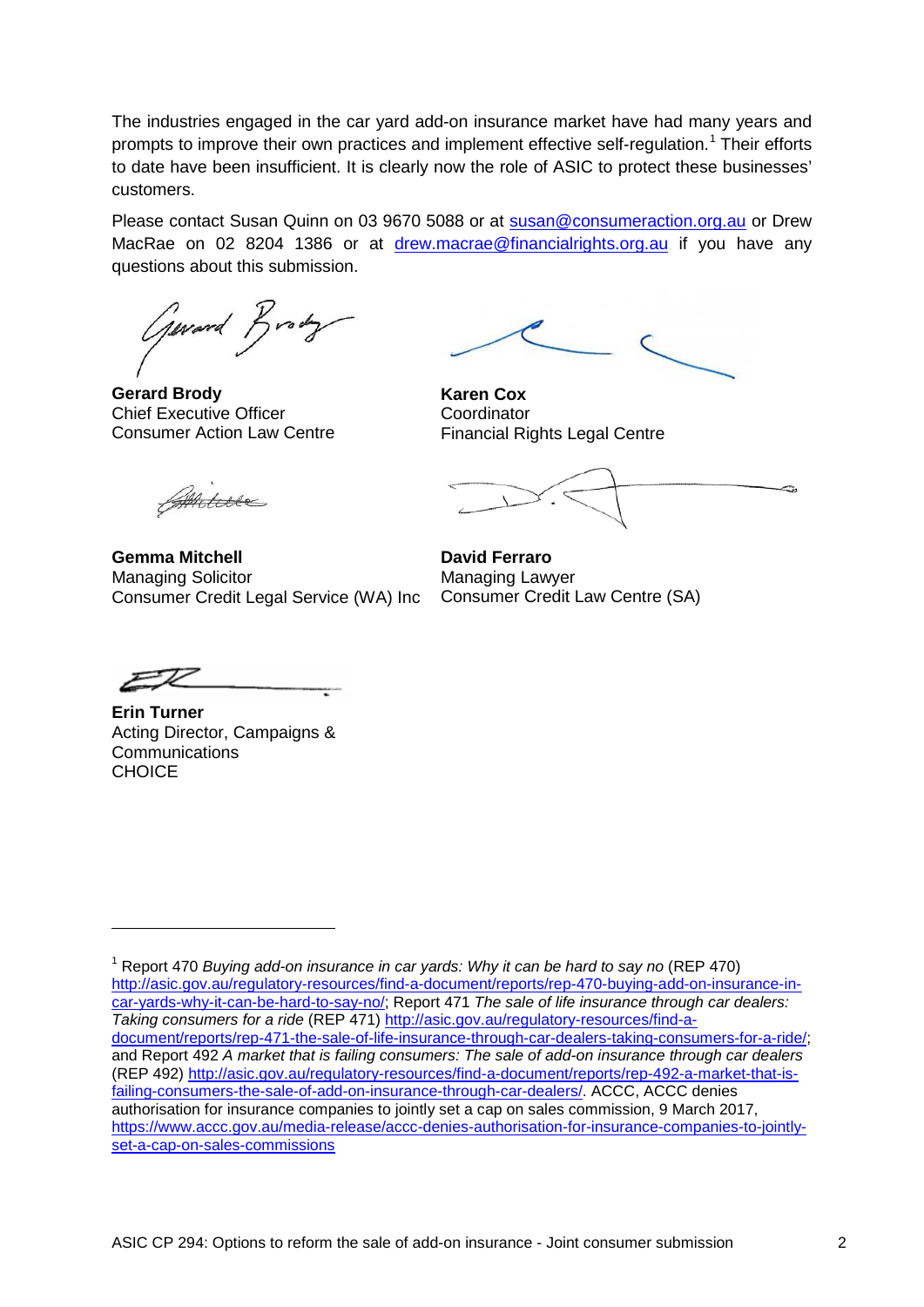# **Recommendations**

- A mandated deferral period for the sale of add-on products by caryard intermediaries for both new and used vehicles should be introduced.
- A consumer opt-out period should not be included in a final deferred sales model.
- The deferral period commencing once the vehicle has been purchased, financed *and* delivered to the consumer and the consumer communication has been provided.
- The objectives of the deferred sales period would be better met by starting the deferred period on delivery of the car. An alternative sales sequence where the deferral period commences once the car has been purchased, financed and delivered should be implemented.
- The principles that should be met in the final design of the deferral period are:
	- a. the vehicle should be purchased before the add-on insurance sale;
	- b. finance should be approved before the add-on insurance sale;
	- c. the vehicle should be delivered before the add-on insurance sale;
	- d. the decision to purchase and finance a vehicle must be distinct from the decision to purchase and/or finance an add-on insurance product;
	- e. the customer should have useful product information regarding an add-on insurance product and engage with it before the deferral period starts;
	- f. the customer should know the total, discrete cost of add-on insurance before the deferral period starts.
- Insurers should not offer 'bridging' cover during the deferral period, as it would not address the small risk involved in the lack of coverage during the deferral period, could perpetuate high-pressure selling and could distort consumer decision-making. Insurers should reduce or remove waiting periods altogether in add-on products to reduce the period in which consumer are uninsured.
- A deferral period of at least four days is required. The longer the period however, the greater the impact of the expected benefits. We believe there is considerable merit in introducing a 30 day deferral period to allow a consumer to fully assess their financial situation before purchasing add-on insurance. Consideration of a deferral period though should be secondary to the needed to begin commencement of the deferral period following purchase, financing and delivery.
- As a principle, the consumer approach should be tested before it is rolled out. The structure and form of this testing, however, should not be used to delay the introduction of the deferred sales model. The consumer communication should then be routinely reviewed and refined over time.
- Innovative, interactive consumer communication techniques should be mandated and supervised to ensure greater consumer understanding and purchase of suitable addon insurance products. To ensure this we support a standardised model that is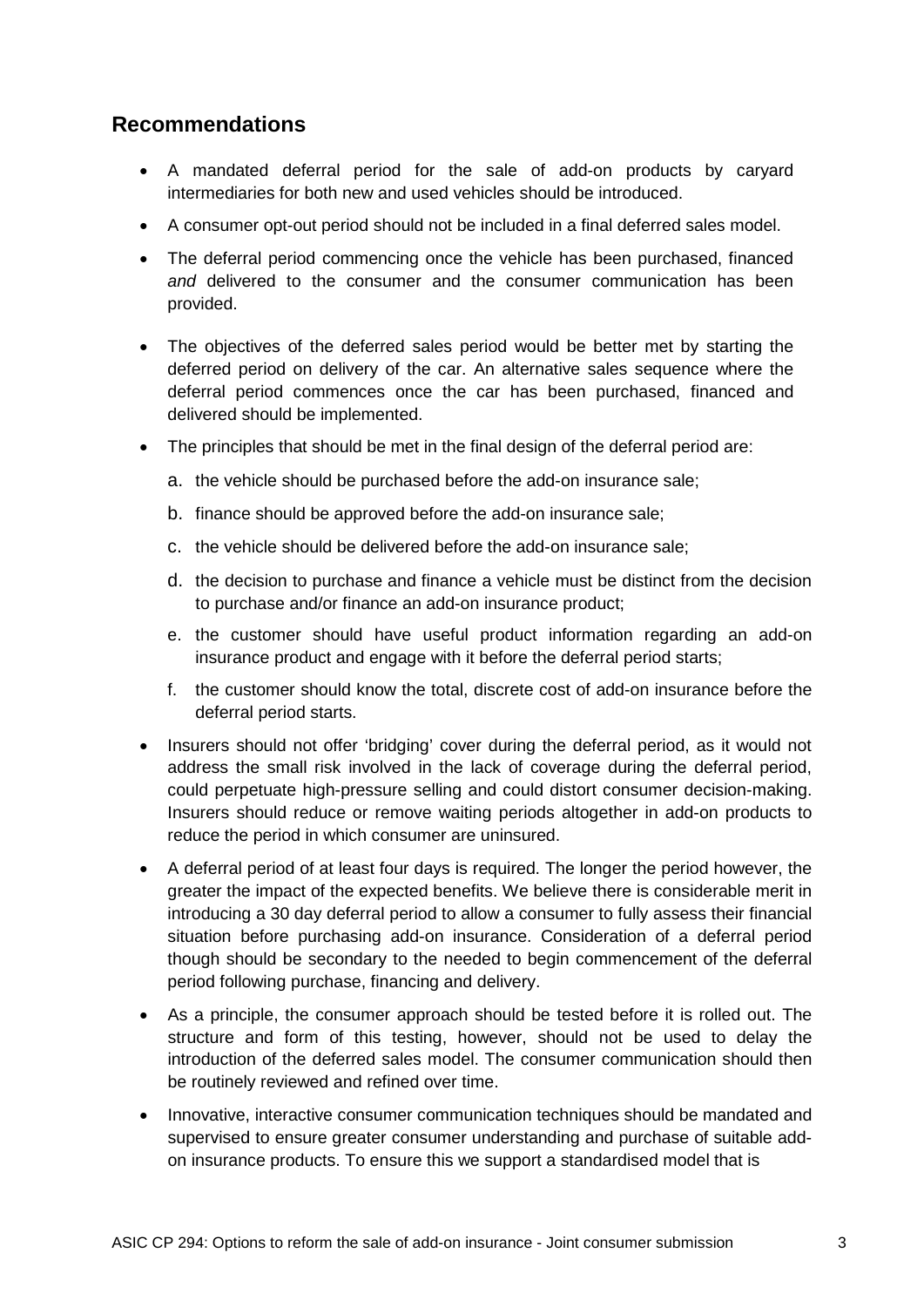- a. active/interactive and not passive (that is simply providing a piece of paper); and
- b. includes a series of 'filter' or 'knock out' questions, before the purchase of the product.
- Any consumer communication developed must include information relating to:
	- a. the key features of the product including premiums, exclusions, conditions and benefits (including maximum benefits).
	- b. claims data including claims ratios;
	- c. sufficient information for the consumer to identify whether the product is suitable to the consumer's needs.
- Consumer communication should make it clear in an interactive manner that the addon products they are offering, or products offering similar cover, could be available at competitive prices from other providers including directly from the same insurer/warranty company.
- Insurers must ensure that the consumer understands the total cost of the add-on products, including interest and fees.
- The sale and distribution of mechanical breakdown insurance and warranties should be regulated under a model that prohibits the sale of these products more than one month before the expiry of the manufacturers warranty.
- Enhanced supervision obligations with specific requirements must be introduced as a part of the deferred sales model.
- We support ASIC's proposal of risk indicators to allow early intervention where a particular dealership is selling add on products in a way that is non-compliant or unfair. Other measures should include:
	- a. Analysis of the data collected through filter and knock our questions
	- b. Benchmarking and analysis of claims experience data, and
	- c. Benchmarking and analysis of penetration rates.
	- d. Oversight and analysis of sales representative data including:
		- $\circ$  size of commissions and amounts earned analysis to identify where particular representatives earn high amounts of commissions;
		- o sales volumes where a representative sells a high volume of add-on insurance;
		- $\circ$  disciplinary history of sales representatives where a representative has a history of misconduct; and
		- $\circ$  experience of sales representatives and training to identify potential problems where a representative is inexperienced in sales.
	- e. Adequate education to representatives about their responsibilities when engaging in the sale of add-on insurance. This may include requiring providers to undertake strict accreditation checks before and after they appoint authorised representatives.
	- f. ASIC should conduct post-sale interviews with consumers to test the effectiveness of supervision/disclosure.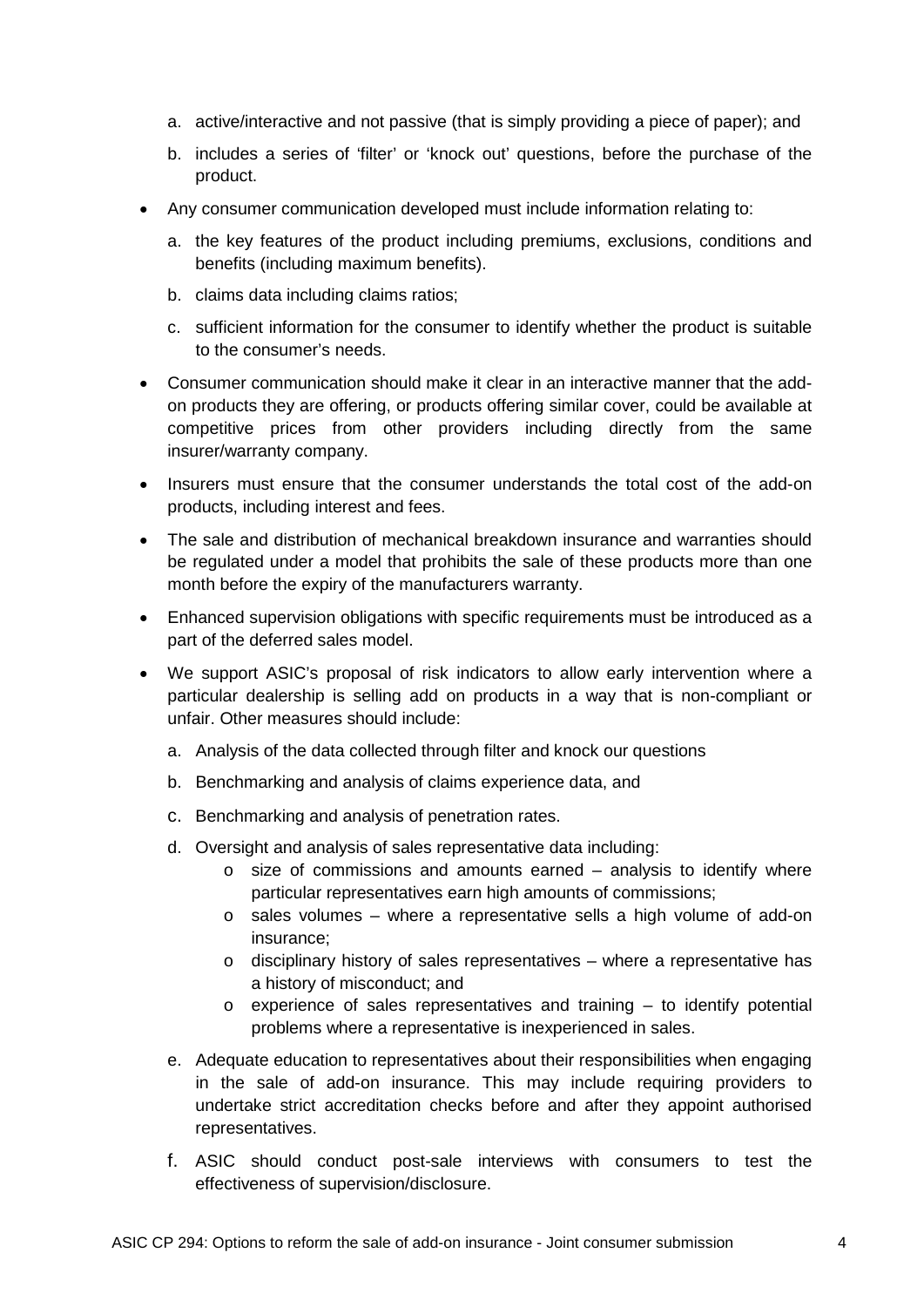- Remediation schemes should be designed at the same time as monitoring and compliance systems.
- Claims ratio targets should be mandated.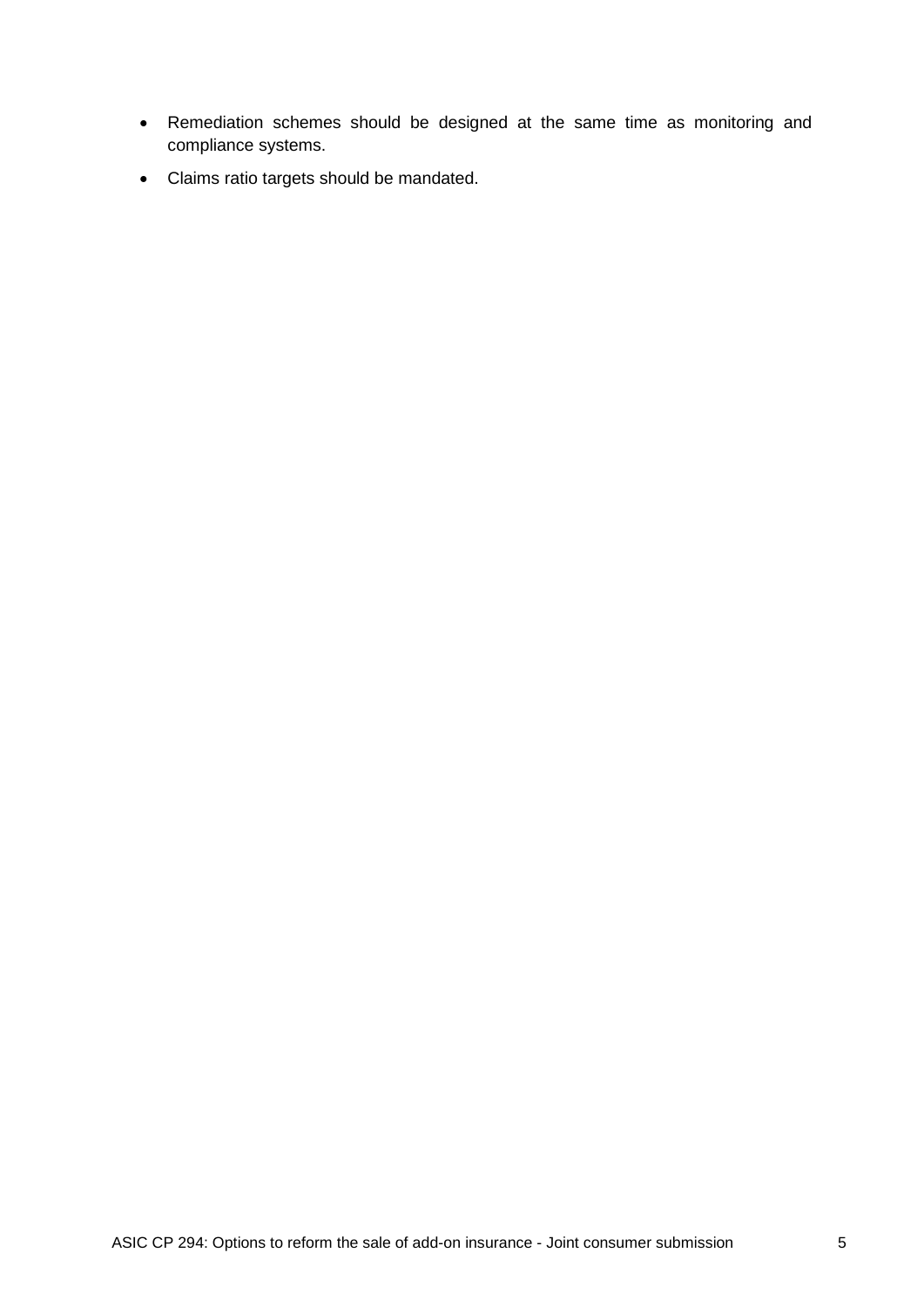# **Proposal 1: Deferred sales model for add-on products**

We support ASIC's proposal to mandate a deferred sales model for add-on insurance and warranties for new and used cars by caryard intermediaries via a legislative instrument.

The evidence is in ASIC Reports 470, 471 and 492, along with the almost countless case studies provided by our organisations over the years via our casework and the stories told via Consumer Action's DemandARefund.com website, have made it abundantly clear that the add-on insurance market via caryard sales is failing consumers, producing significant harm and in dire need for oversight and reform. We have also long advocated for a deferred sales model as a solution given known behavioural biases, and the nature of the sales tactics employed.

A key consideration in designing and implementing a final model will be the need to eliminate risks of circumvention or regulatory gaming by car dealers. Circumvention may be, for example, through the proposed bridging insurance (see further below) or different commercial arrangements which side step the restrictions placed on insurers. It may also arise through the types of information provided in consumer communications and in any "innovative" untested forms of mandated disclosure.

We strongly believe that gaming will occur if a consumer opt-out mechanism is included in the final model with dealers potentially building misplaced confidence in consumers with regard to these products. An opt-out mechanism will simply still lead to many consumers to be subjected to further pressure sales techniques to opt-out, thereby defeating the purpose of the reform. We do not believe there are any consumer cohorts where the need to be able to opt-out it can be justified. People who have bought the product before need to consider the different product features within a new context – that of purchasing a new or used car. They too need to make this decision separately. People who want a same day sale – can have this but consider and purchase an add-on product separately. Indeed given the nature of this group to focus on speed, these are the people who need to consider the purchase of an add-on product separately as they will be more vulnerable to confused decision-making.

Reliance on a consumer stating that they understand falls into the same trap that currently exists in terms of confused decision-making.

#### **Recommendations**

We fully support the introduction of a mandated deferral period to the sale of add-on products by caryard intermediaries for both new and used vehicles.

A consumer opt-out period should not be included in a final deferred sales model.

### **Commencement of the deferral period**

CP294 proposes three options for when the deferral period should commence:

- a. When the consumer communication is provided
- b. When the agreement to purchase the vehicle and/or arrange financing is finalised and the consumer communication has been provided and
- c. When the vehicle has been delivered to the consumer and the consumer communication has been provided.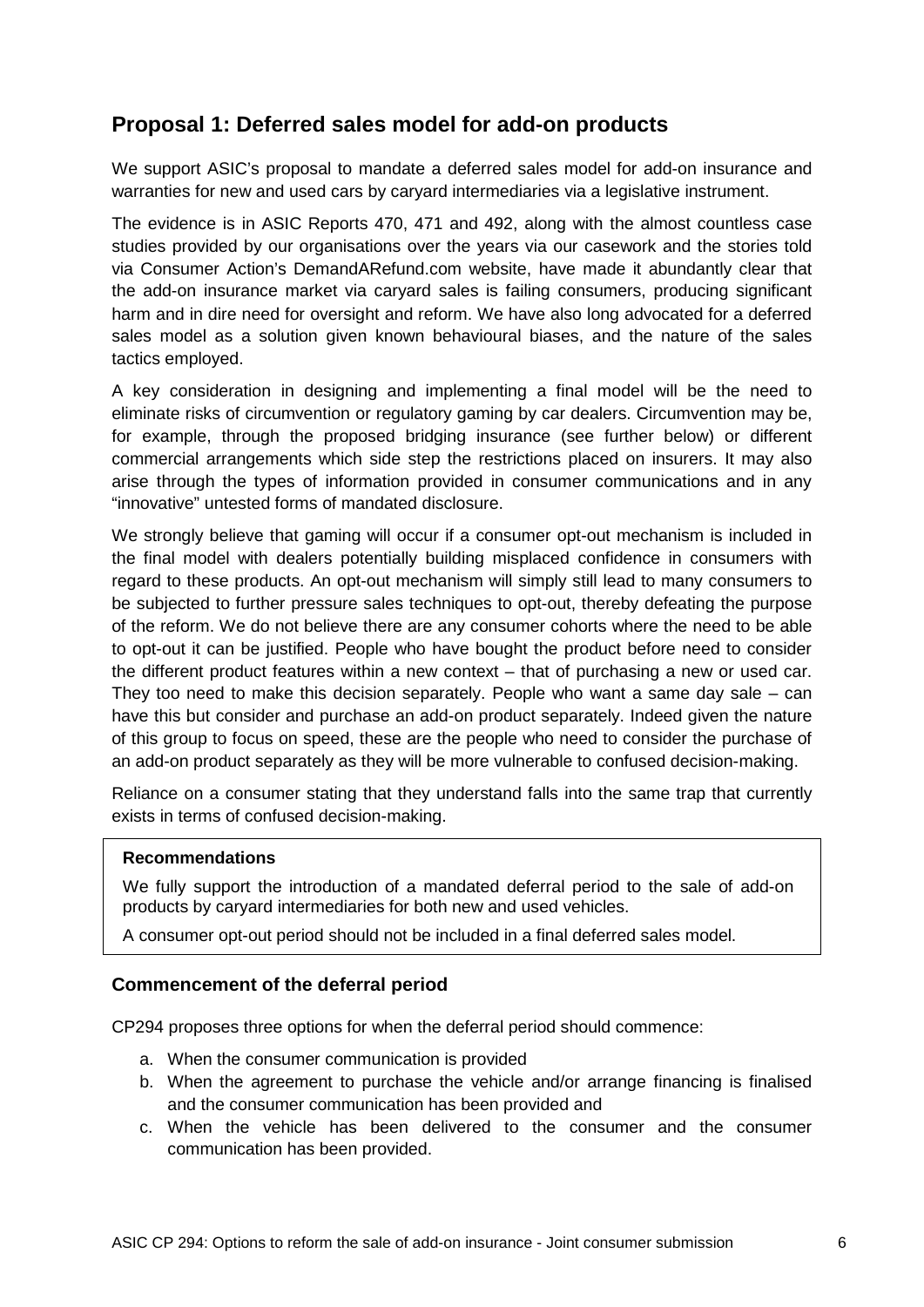We support the deferral period beginning once the vehicle has been purchased, financed *and* delivered to the consumer and the consumer communication has been provided.

We believe that there are several principles which should inform the commencement of the deferral period under the model. These are as follows:

**The vehicle should be purchased before the add-on insurance sale**: As CP 294 notes, if add-on products are offered before the car purchase, a consumer cannot make an informed decision about the add-ons, and is more likely to experience decision fatigue.<sup>[2](#page-6-0)</sup>

**Finance should be approved before the add-on insurance sale**: Similarly, the finance process must be clearly separated from the add-on sales process. Consumers must not be led to believe that purchasing add-on insurance such as Consumer Credit Insurance (**CCI**) and GAP insurance will improve their chances of finance approval or the terms on which finance is offered. While this may lead to an additional financing approval process being required if the add-on insurance is ultimately financed, this is an important financial decision for both the financier and the purchaser to consider separately and provides a significant opportunity to inform and engage the mind of the consumer as to the consequences of the decision to purchase an add-on insurance product on finance. Our services have seen car finance contracts where the add on products are equal or greater in value to the cost of the car –this is a substantial purchase with significant financial implications, particularly when attracting interest, sometimes very high interest (e.g.48% per annum).

**The vehicle should be delivered before the add-on insurance sale:** Consumers need to be in possession of the vehicle before true consideration of the distinct add-on products can be undertaken. This model wholly removes the add on insurance sales process from the context of the caryard and the high pressure techniques that being on the sales person territory can entail. A consumer would no longer have to worry about having to please a sales person in order to ensure a smooth transition to final possession of the car. A deferred sales model that continues to allow pressure sales techniques before a consumer can take possession of the car simply perpetuates the central problems that the deferred sales model is seeking to solve.

**The decision to purchase and finance a vehicle must be distinct from the decision to purchase and/or finance an add-on insurance product:** The central aim of the model should be to ensure that the decision to purchase a vehicle and the decision to purchase an insurance product are clear and distinct. The deferral period and its commencement must be designed to promote this as much as possible. This model separates the purchase decisions completely and removes any inference (express or implied) that the purchase of the add-on products can influence final approval of the finance or any other aspect of the sale.

**The customer should have useful product information regarding an add-on insurance product and have engaged with it before the deferral period starts:** The car dealer should provide the customer with the required communications before or at the time the deferral period starts, to enable to consumer to make a genuinely informed assessment.

<span id="page-6-0"></span> $2$  CP 294, Figure 1, Sales sequence C, page 52.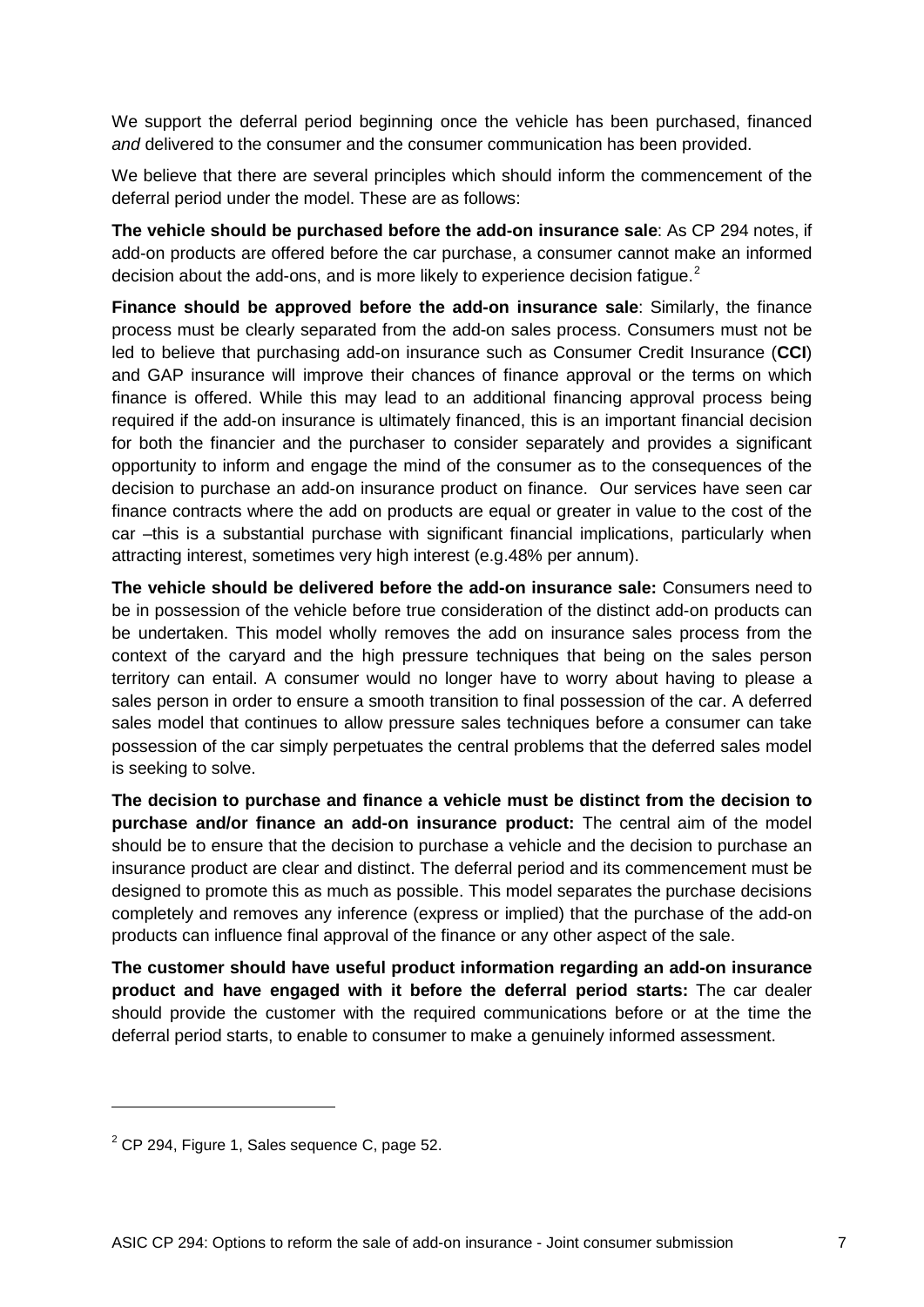**The customer should know the total cost of add-on insurance before the deferral period starts:** The deferral period should not commence until the car dealer gives the consumer the complete cost of add-on products for their specific vehicle and finance arrangements.

The principles outlined here are not met under the proposed option (a), however they are met in a combination of (b) and (c).

Option (a) allows the caryard to decide when the consumer communication is to be provided and therefore does not ensure that vehicle is purchased and financed before the sale of addon insurance begins.

Option (b) is close but the commencement could still be before the delivery of the vehicle and depending upon the length of the deferment could be completed before the delivery of the vehicle. We believe it is important that the vehicle is delivered to truly delineate the two decisions.

Option (c) is closest but does not refer to finance being completed – although this may have been implied.

As will be clear with our preferred alternative sales sequence model below, we believe that for a range of reasons including simplicity, certainty for distributors and for supervisors, improved clarity of decision-making as well as allowing consumers the space to consider their needs once they own a vehicle, a deferral period beginning at vehicle delivery is the most appropriate.

We acknowledge that this will, as CP 294 states "be more disruptive to the distribution of add-on products through car dealerships" but this is what is necessary to solve the consumer harm currently occurring.

#### **Recommendations**

We support the deferral period commencing once the vehicle has been purchased, financed *and* delivered to the consumer and the consumer communication has been provided.

### **Proposed sales sequences**

CP294 proposes three potential sales sequences:

- (a) Sales sequence A—The consumer is asked to select the add-on products they want to buy after they have chosen the vehicle but before financed is approved.
- (b) Sales sequence B—The consumer is asked to select the add-on products they want to buy after they have chosen the vehicle and finance is approved.
- (c) Sales sequence C—The consumer is asked to select the add-on products they want to buy before they have chosen the vehicle and before financed is approved.

We do not support sales sequence A or C.

Sales sequence A is business as usual. From our observations, new car dealers in particular will lock in the car purchase with their customer, then sell the add-ons when the customer returns to pick up the car. Option A would therefore perpetuate the problems of impaired consumer decision-making and pressure selling. This is in addition to the add-on costs being unknown when the consumer makes the decision, as identified in CP 294.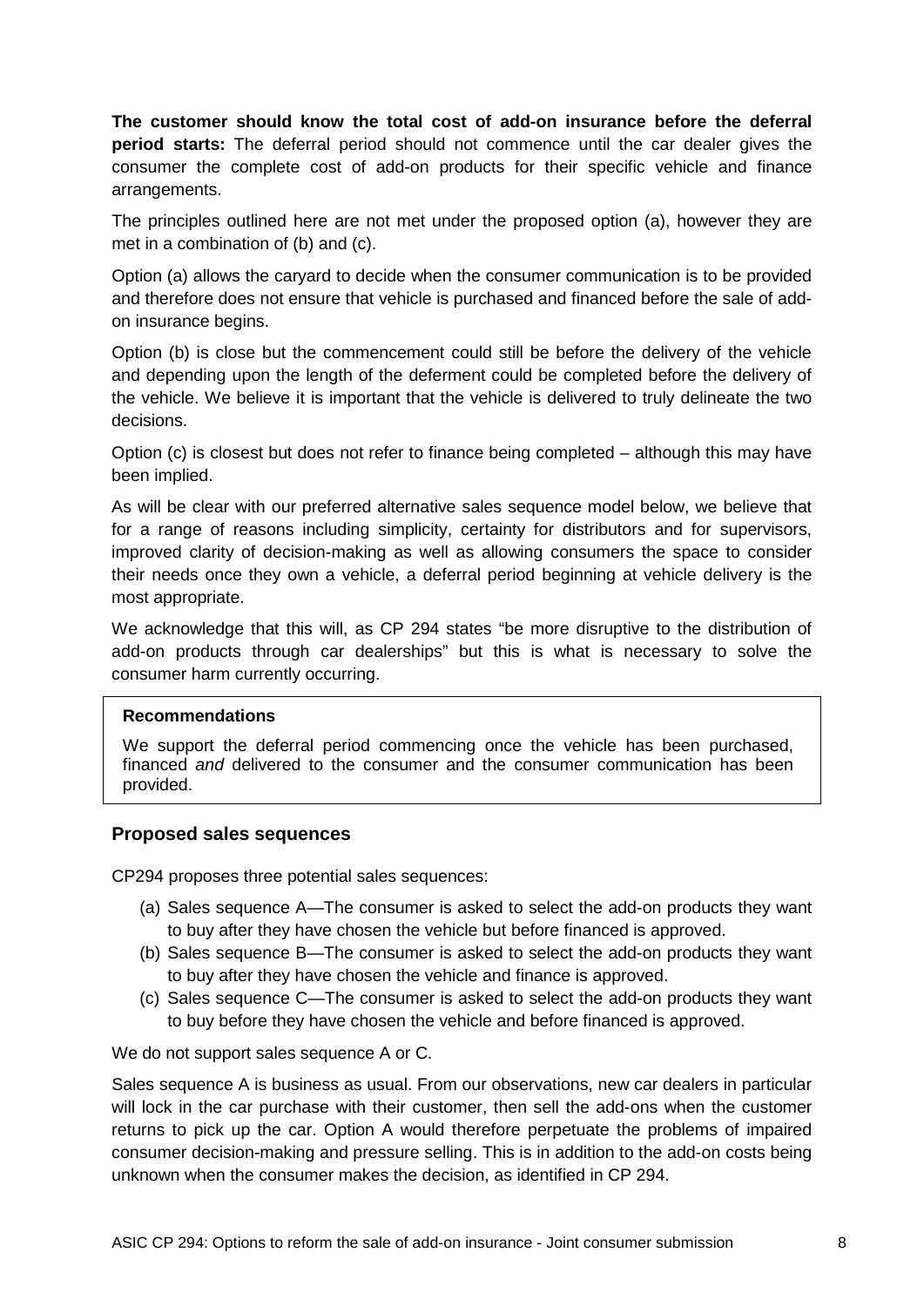It will be argued that the sales discussion of an add-on insurance product needs to take place before financing in order to know the full price for financing and not duplicate the process. We fundamentally disagree. We strongly believe that the discussions regarding financing need to be distinct and separated out. It is not duplication. They are two very different financing conversations.

'Sales sequence C' could also distort the sales process, albeit it in a different way, by increasing the importance of add-on insurance in the customer's eyes. It will exacerbate the bias towards agreeing to a product in order to obtain the vehicle. There will be a real chance that – whether implicitly or explicitly in the add-on discussion –a consumer will feel they need to purchase the add-on product in order to obtain the finance and the car.

Of the options proposed by ASIC, 'sales sequence B'<sup>[3](#page-8-0)</sup> aligns closest to our view albeit not quite. This model still allows a car dealer to sell add-on products before the consumer has taken the car, and the problems inherent in mixing the two sales processes including confusion and other behavioural biases, are still at play.

For the most part, Sales Sequence B means consumers can make a decision with complete information about the vehicle, add-on products and associated costs. More importantly, this sales sequence means a consumer can largely make a separate and distinct decision about add-on products. However, until full delivery of the vehicle is made, the relationship between the consumer and salesperson, and the known biases that impact upon this interplay, remain. While the car is still at the car yard, the opportunity is wide open for dealers to pressure sell add-on products – a situation that and new deferred sales model is meant to avoid.

We therefore propose an alternative sales sequence.

<span id="page-8-0"></span> $3$  CP 294, Figure 1, page 52.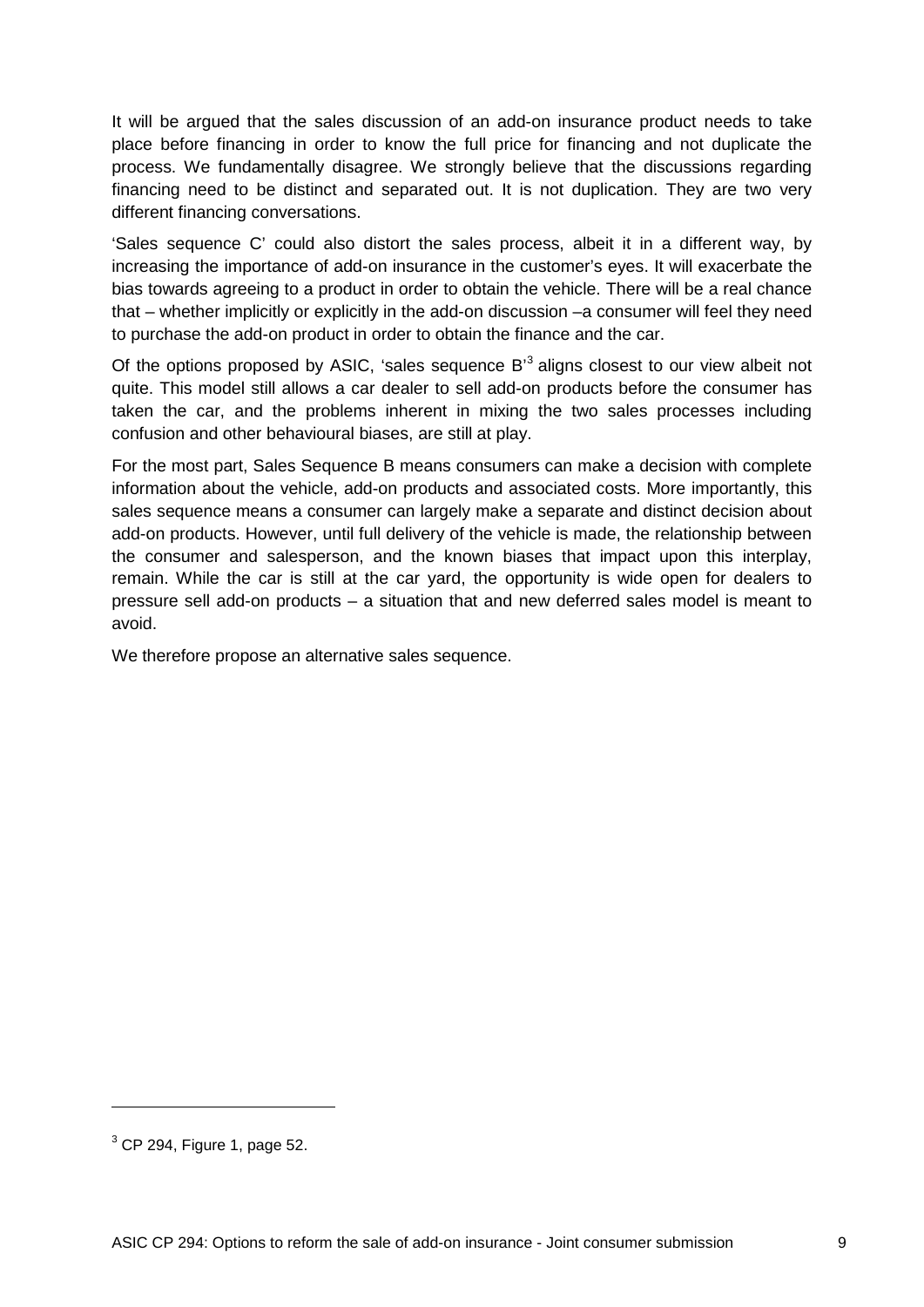## **Alternative sales sequence**

The objectives of the deferred sales period would be better met by starting the deferred period on delivery of the car. An alternative sales sequence would see the deferral period commence when the car has been delivered. The model below shows the sequence and key advantages and disadvantages of this model for customers.



#### **Advantages**

- Consumer can consider add-on products in light of own vehicle and finance arrangements
- Consumer knows the exact cost of add-on products
- Consumer has time to assess add-on products
- Consumer less likely to experience decision fatigue and make a decision under pressure
- Start of deferral period easily documented
- Allows for telephone and online sales, which are more easily monitored
- Add-on product payment would be considered and arranged separately to car sales and financing
- Appropriately disrupts current sales process leading to mis-selling and consumer harm

Sequencing add-on product sales in this way would have significant benefits for consumers and meet the principles we have outlined above.

The key advantages of this model are:

- 1. The consumer will be able to consider the add-on products in light of their own vehicle financing arrangements, risk profile, budget and needs, rather than the less specific, vague, potentially high pressured sales context.
- 2. The consumer would be able to assess the value of the add-on products knowing the exact cost of the products for their own vehicle and finance arrangements. Otherwise, as currently occurs, the costs of the product are lost in the figures and unclear.
- 3. The consumer will have more time to assess the features and benefits of the add-on products, although the content and format of the product information will be critical in enabling people to do this.
- 4. The consumer makes the purchasing decision outside the caryard, therefore is less likely to experience decision fatigue or to make a decision under pressure from a dealer.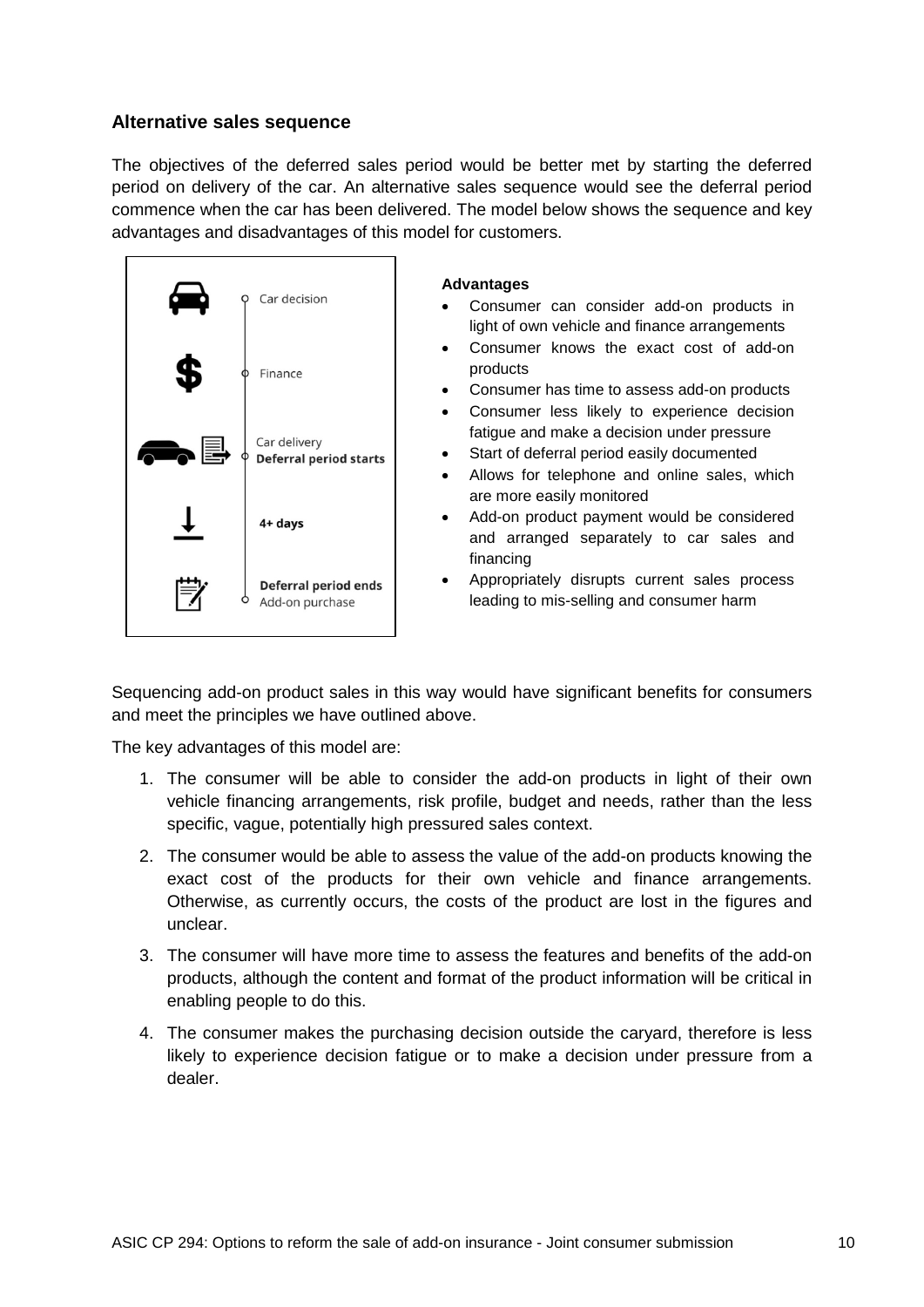- 5. The start of deferral period will be easily documented and verified, addressing the issues outlined in CP 29[4](#page-10-0) $4$  and question E1.1Q3.
- 6. Significantly, this model would more easily fit telephone and online/email sales processes. These types of sales are more readily monitored (that is, through call recordings and online correspondence and transactions) than caryard sales. This model could therefore contribute to achieving the objectives of CP 294 proposal 2 on enhancing supervision obligations for product providers.

It will be argued by many that under our proposed alternative sequence that financing for the add-on product or products will need to be arranged separately to the vehicle financing, and that will add an extra step in the process. We believe that this in fact the key advantage to the alternative sequence being proposed. Only by separating out these two very different products, with vastly different sets of considerations (for example, considerations of transport requirements, safety etc versus risk profiles) will consumers be better prepared to make more informed decisions about the distinct costs and benefits for both decisions. Further, a relatively minor administrative change should not be a barrier to the design of a sales process that ensures genuine informed consent in a market that is currently failing consumers.

We understand that earlier in 2017, insurers proposed to offer non-financed premium payment options for all add-on insurance. They stated that this 'may include cash payment and payment by instalments; customers will be given clear information about payment options and their implications.' [5](#page-10-1) This could provide a more transparent and convenient payment method than financed single premiums and could operate similarly to comprehensive car insurance instalment payments. But again we feel strongly that this still needs to be a distinct conversation held after the delivery of the vehicle.

Our proposed alternative sales sequence will be also disruptive to the status quo by removing add-on sales from the car yard sales process. Car yard sales people will have to have a different conversation in a different context. This will take some getting used to but we believe they will be up to the challenge.

### *Coverage and bridging insurance*

As with other Sales Sequences, there is a risk that under our Alternative Sales Sequence, consumers may be uninsured during the deferral period. We strongly agree with ASIC this risk is very small and the fact that consumers will be uninsured during the deferral period does not create a need for 'bridging' cover.<sup>[6](#page-10-2)</sup> This does not seem practical or desirable. We note that comprehensive car insurance (which covers a very real and present risk) is not included in this model and will still be available before the consumer takes the delivery of the vehicle or drives it.

<span id="page-10-0"></span> $4$  CP 294, paras 207 to 212.

<span id="page-10-1"></span><sup>5</sup> Gilbert+Tobin (for Aioi Nissay Dowa and others), Aioi Nissay Dowa Insurance Company Australia Pty Ltd & Ors – applications for authorisation A91556 – A91557, page 3.

<span id="page-10-2"></span> $6$  CP 294 para 212.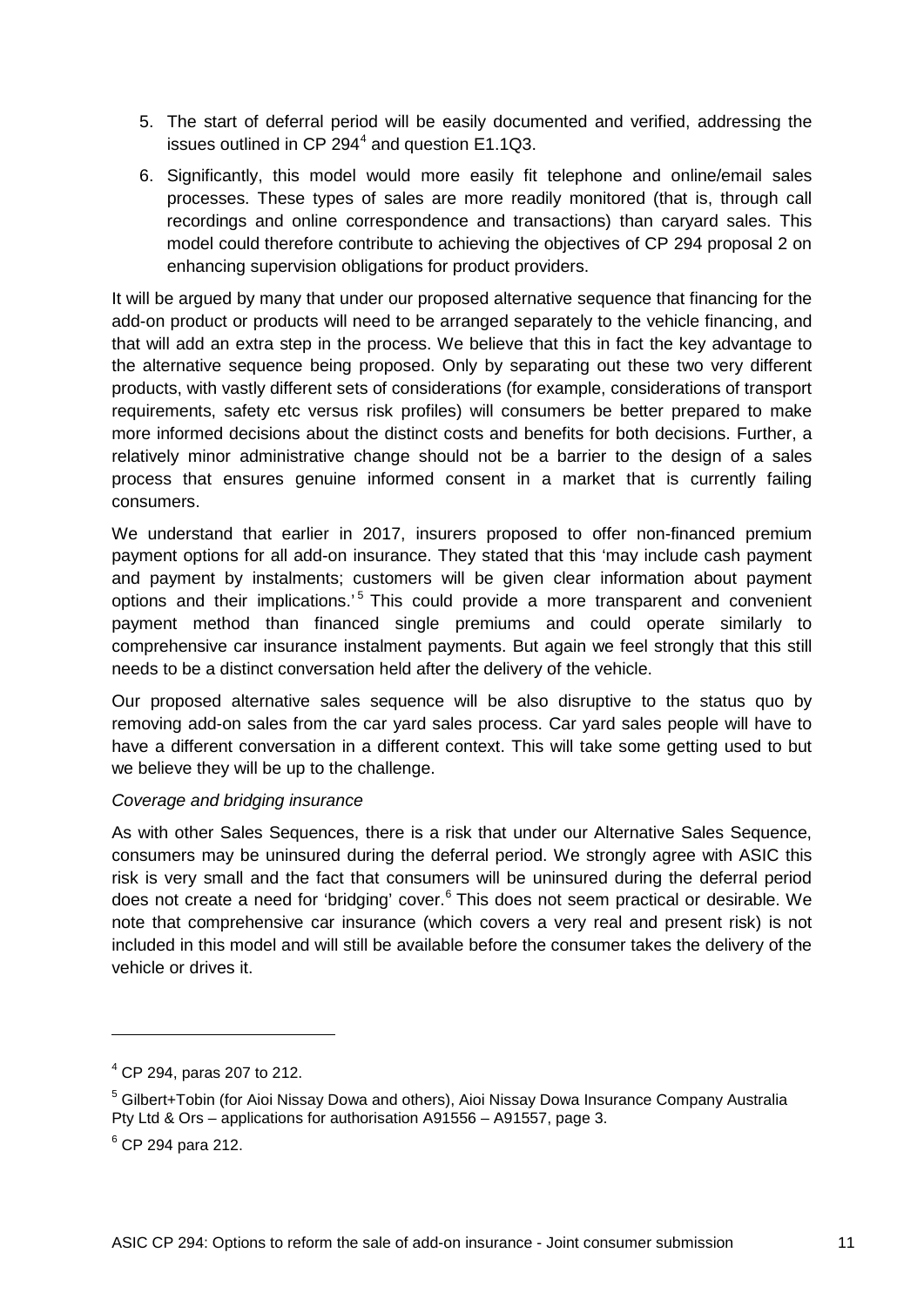Many add-on insurance policies and warranties currently include waiting periods, during which the customer is not covered.<sup>[7](#page-11-0)</sup> It is difficult to understand any industry concern that consumers will not be covered from the moment they drive away from the car yard when this has been the status quo for a significant time.

### *Case study one*

*Sumeet\* took out Loan Protection Insurance with her mortgage. She was made redundant five weeks after she took out the policy. The insurer declined the claim on the basis that she did not meet the two month waiting period.* 

### *Source: Consumer Action Law Centre*

If insurers were genuine in their concern and wish to reduce the time in which people are not covered by an add-on product, they should remove the waiting periods from existing add-on and other insurance products.

'Bridging' insurance would establish a new opportunity for high-pressure selling in car yards. It would also have the 'endowment effect' or exploit the consumers' 'status quo bias', $8$  by making them feel invested in the bridging product, and that, because they have something akin to the add-on product, that the add-on product has some intrinsic value. This would distort people's decision-making and make them more inclined to buy add-on products after the deferral period. If car dealers used incentives or discounts to buy add-on insurance, the risk of poor decision-making would significantly increase.

### **Recommendations**

-

The objectives of the deferred sales period would be better met by starting the deferred period on delivery of the car. An alternative sales sequence where the deferral period commences once the car has been purchased, financed and delivered should be implemented.

Insurers should not offer 'bridging' cover during the deferral period, as it would not address the small risk involved in the lack of coverage during the deferral period, could perpetuate high-pressure selling and could distort consumer decision-making. Insurers should reduce or remove waiting periods altogether in add-on products to reduce the period in which consumer are uninsured.

# **Duration of the deferral period**

<span id="page-11-0"></span> $7$  For example: Eric Loan Protection Insurance includes a 21-day waiting period for disability and unemployment cover (PDS dated 1 October 2016, p 6), Eric Warranty Platinum cover commences 90 days after the policy is issued, or when the vehicle has travelled 5,000 kilometres from the date of purchase (PDS dated 1 October 2016, p 7).

<span id="page-11-1"></span><sup>&</sup>lt;sup>8</sup> See further Daniel Kahneman, Jack L. Knetsch, Richard H. Thaler, Anomalies: The Endowment Effect, Loss Aversion, and Status Quo Bias, The Journal of Economic Perspectives 5(1), pp 193-206, Winter 1991.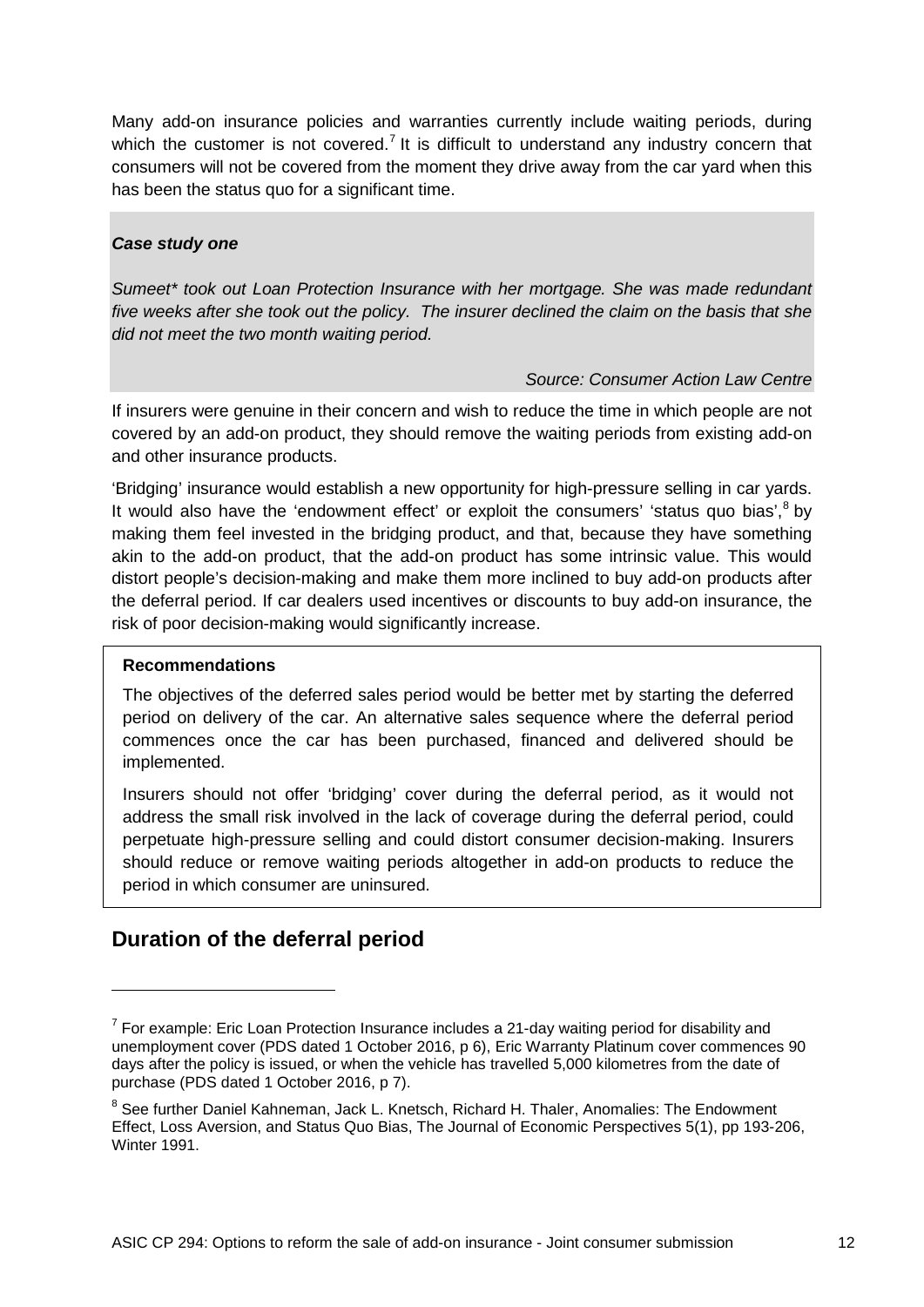A deferral period of at least four days is required and would reduce the risks of pressure selling and give consumers an opportunity to understand the add-ons offered by dealers. We note that the Australian Bankers' Association is implementing a minimum four-day deferral period for CCI sold with credit cards in bank branches and over the telephone,<sup>[9](#page-12-0)</sup> so aligning both sales models on this detail could be appropriate. We note however that the longer the period, the more distinct and disruptive the processes will be and therefore the greater the potential benefit to consumer decision-making. We believe there is considerable merit in a introducing a 30 day deferral period. A 30 day period would enable a consumer to have made at least one payment towards any financing, allowing the consumer to better assess their financial situation and their ability to finance extra insurance.

The length of the deferral period should, however, not be the primary mechanism for separating the sale of the car and uptake of finance from the sale of add-on products. The deferred sales model would likely fail if it relied on the number of days in a transaction having this effect. For example, if a four-day deferral period meant that a car dealer could simply ask the customer to pick up the car on Thursday rather than Tuesday, and could sell add-on products before the car purchase and finance are finalised, the deferral period may have no benefit to the consumer and may not meet ASIC's objectives.

The central mechanism to ensure distinct sales processes and purchasing decisions is in our view, the commencement of the deferral period being upon delivery following purchase and financing.

We also do not believe there is any justification to differentiate between new and used cars.

## **Recommendations**

-

A deferral period of at least four days is required. The longer the period however, the greater the impact of the expected benefits. We believe there is considerable merit in introducing a 30 day deferral period to allow a consumer to fully assess their financial situation before purchasing add-on insurance. Consideration of a deferral period though should be secondary to the needed to begin commencement of the deferral period following purchase, financing and delivery.

# **Consumer communication**

It is important that people understand the add-on products that they are offered through car dealers. Consumers in the car yard have for too long been passively sold add-on products, rather than actively seeking them out and purchasing them. However, in our view, this is the most challenging and imperfect aspect of designing the deferred sales model.

Our casework has shown overwhelmingly that the vast majority of people do not understand the add-on products they have bought. One in four DemandARefund.com users did not even know they had bought the products.

<span id="page-12-0"></span> $9$  ASIC. 17-255MR Banks to overhaul consumer credit insurance sales processes, 1 August 2017 [http://asic.gov.au/about-asic/media-centre/find-a-media-release/2017-releases/17-255mr-banks-to](http://asic.gov.au/about-asic/media-centre/find-a-media-release/2017-releases/17-255mr-banks-to-overhaul-consumer-credit-insurance-sales-processes/)[overhaul-consumer-credit-insurance-sales-processes/](http://asic.gov.au/about-asic/media-centre/find-a-media-release/2017-releases/17-255mr-banks-to-overhaul-consumer-credit-insurance-sales-processes/)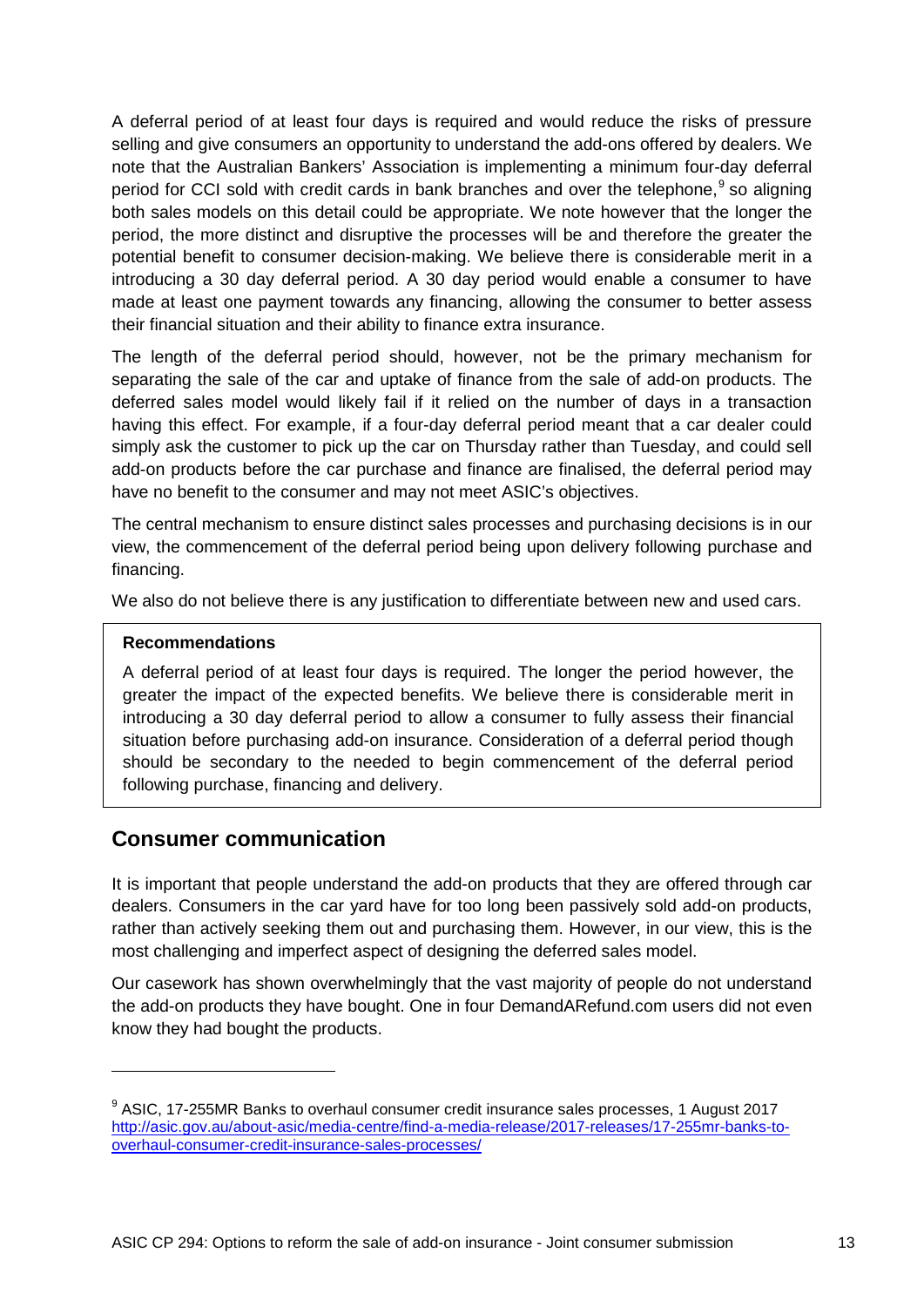Because of the low-value and high cost of add-on products, we believe that a significant number of people who buy add-on products would not have done so if they understood what they were buying.

While a certain segment of consumers will engage with the delayed sales process and seek to understand the add-on products on offer, many people will not or cannot undertake this exercise at the time. As CP 294 states, people must make multiple complex considerations when deciding whether to buy add-on products<sup>[10](#page-13-0)</sup> The primary aim of ASIC's intervention should therefore be removing the consumer from the high-pressure environment which distorts decision-making.

Because there are complex personal considerations in assessing the suitability of add-on products, there is a question of whether it is appropriate for car dealers to sell add-on insurance under a no advice model. While this issue is beyond the scope of this consultation, it is part of the difficulty in effectively arming consumers to make choices about these products.

The communication approach should be consumer tested before it is rolled out. However the structure and form of this testing should not be used to delay the introduction of the deferred sales model. The consumer communication should then be routinely reviewed and refined over time.

#### **Recommendation**

As a principle, the consumer approach should be tested before it is rolled out. The structure and form of this testing, however, should not be used to delay the introduction of the deferred sales model. The consumer communication should then be routinely reviewed and refined over time.

### **Form of communication**

We support ASIC's expectation that innovative techniques be used by insurers to give consumers information about add-on insurance. We understand that industry will need to develop these communication techniques in line with ASIC's expectations.

As CP 294 states, the current disclosure requirements for add-ons sales have not ensured that people understand what they are buying.<sup>[11](#page-13-1)</sup> It is now widely accepted that traditional disclosure models, chiefly the Product Disclosure Statement (**PDS**), are similarly ineffective.<sup>[12](#page-13-2)</sup> Even when a person is buying insurance as a primary purchase, they are highly

<span id="page-13-0"></span><sup>10</sup> CP paras 179-180.

<span id="page-13-1"></span> $11$  CP 294 paras 11-116.

<span id="page-13-2"></span><sup>&</sup>lt;sup>12</sup> p193, Financial System Inquiry, Final Report, November 2014 [http://fsi.gov.au/publications/final](http://fsi.gov.au/publications/final-report/)[report/](http://fsi.gov.au/publications/final-report/)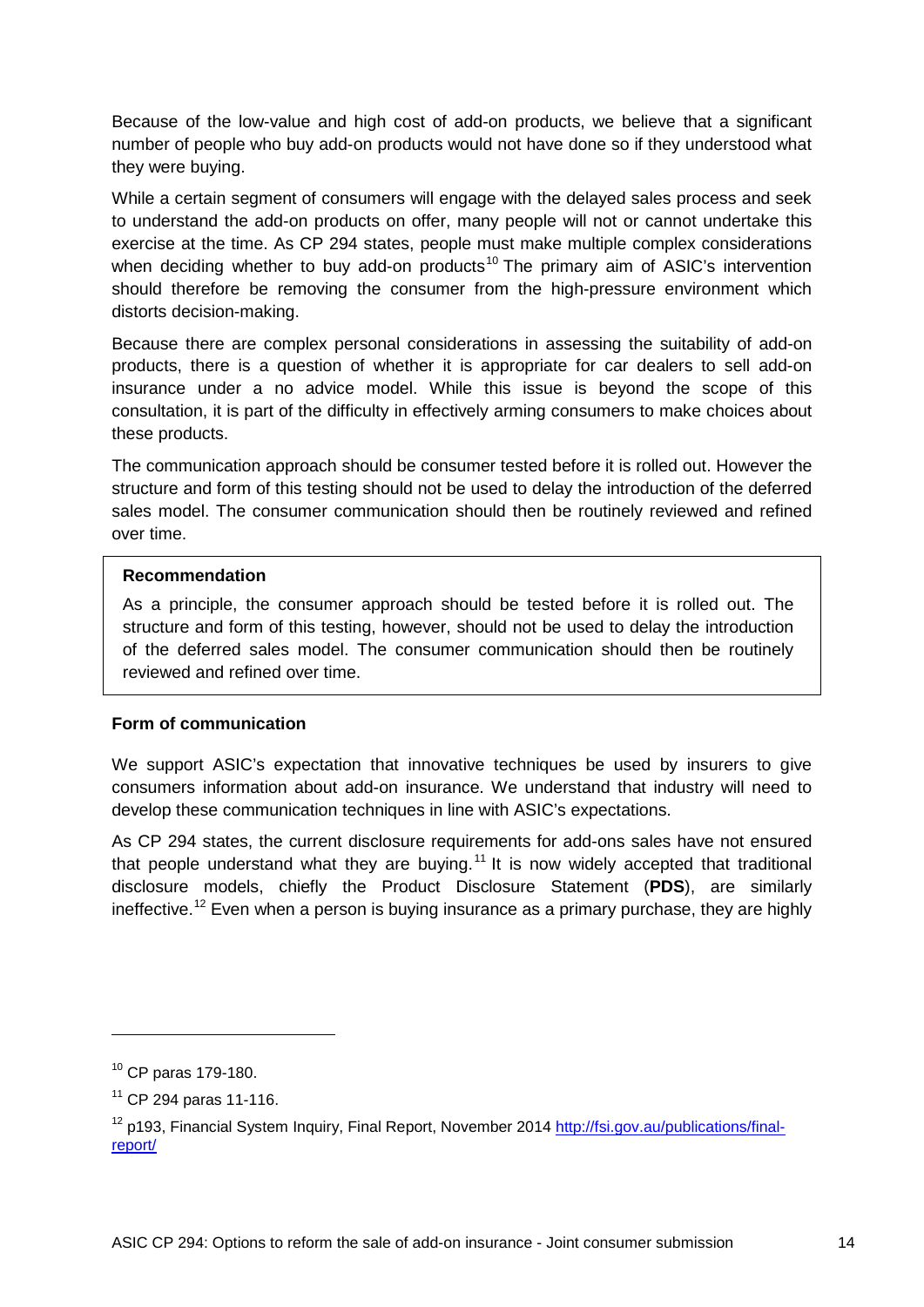unlikely to read the PDS. Research commissioned by the Insurance Council found that 81 per cent of people did not read the PDS before buying their comprehensive car insurance.<sup>[13](#page-14-0)</sup>

The FSI Final Report found that while "product disclosure plays an important part in establishing the contract between issuers and consumers … in itself, mandated disclosure is not sufficient to allow consumers to make informed financial decisions." The FSI recommended that innovate product disclosure and communication with consumers could improve the way risk and fees are communicated to consumers.<sup>[14](#page-14-1)</sup>

The current Treasury proposal for Design and Distribution Obligations on issuers and distributors of financial products<sup>[15](#page-14-2)</sup> signals a shift in the onus for suitable insurance sales towards insurers and their distributors, including car dealers. It is clear that a PDS will no longer be the primary requirement for insurers when it comes to suitable selling.

The communication requirements under the deferred sales model should therefore not simply require a car dealer to provide detailed information about add-on products to a customer who then takes that information away to consider for several days. Providing information in hard copy or soft copy form is simply too passive a way to effectively inform and will lead to a failure to meet the policy objectives. Insurers must start developing and implementing ways to help people evaluate whether insurance is suitable for them.

One effective way to achieve this in the car yard add-on channel could be a series of 'filter' or 'knock out' questions, before the purchase of the product. These would go to a person's eligibility to claim—for example, for CCI there should be questions about a person's age, employment status, dependents, residency status and any pre-existing conditions. These questions would also more broadly turn their mind to whether add-on products are covering a risk they want to cover.

Where a person answers the filter questions and *is not eligible* to claim under the product, they should not be sold the add-on product. This would be the case when, for example:

- they do not meet the age, residency or employment requirements under a CCI policy, or
- there is little or no GAP between their car loan amount and the sum insured under their comprehensive car insurance policy (for GAP insurance)
- they have a manufacturer's warranty covering the same period for Mechanical Breakdown Insurance.

Where a person answers these questions and *may not be eligible* to claim under the policy, they should be clearly informed of this and told how they could get more advice or

[http://www.insurancecouncil.com.au/assets/report/2017\\_02\\_Effective%20Disclosure%20Research%2](http://www.insurancecouncil.com.au/assets/report/2017_02_Effective%20Disclosure%20Research%20Report.pdf) [0Report.pdf](http://www.insurancecouncil.com.au/assets/report/2017_02_Effective%20Disclosure%20Research%20Report.pdf)

<span id="page-14-0"></span><sup>&</sup>lt;sup>13</sup> Insurance Council of Australia, Consumer Research on General Insurance Product Disclosures: Research findings report, February 2017, p 18.

<span id="page-14-1"></span><sup>&</sup>lt;sup>14</sup> Recommendation 23, p 213, Financial System Inquiry, Final Report, November 2014, <http://fsi.gov.au/publications/final-report/>

<span id="page-14-2"></span><sup>&</sup>lt;sup>15</sup> Treasury, Design and Distribution Obligations and Product Intervention Power: Proposals Paper, December 2016 [https://treasury.gov.au/consultation/design-and-distribution-obligations-and-product](https://treasury.gov.au/consultation/design-and-distribution-obligations-and-product-intervention-power/)[intervention-power/](https://treasury.gov.au/consultation/design-and-distribution-obligations-and-product-intervention-power/)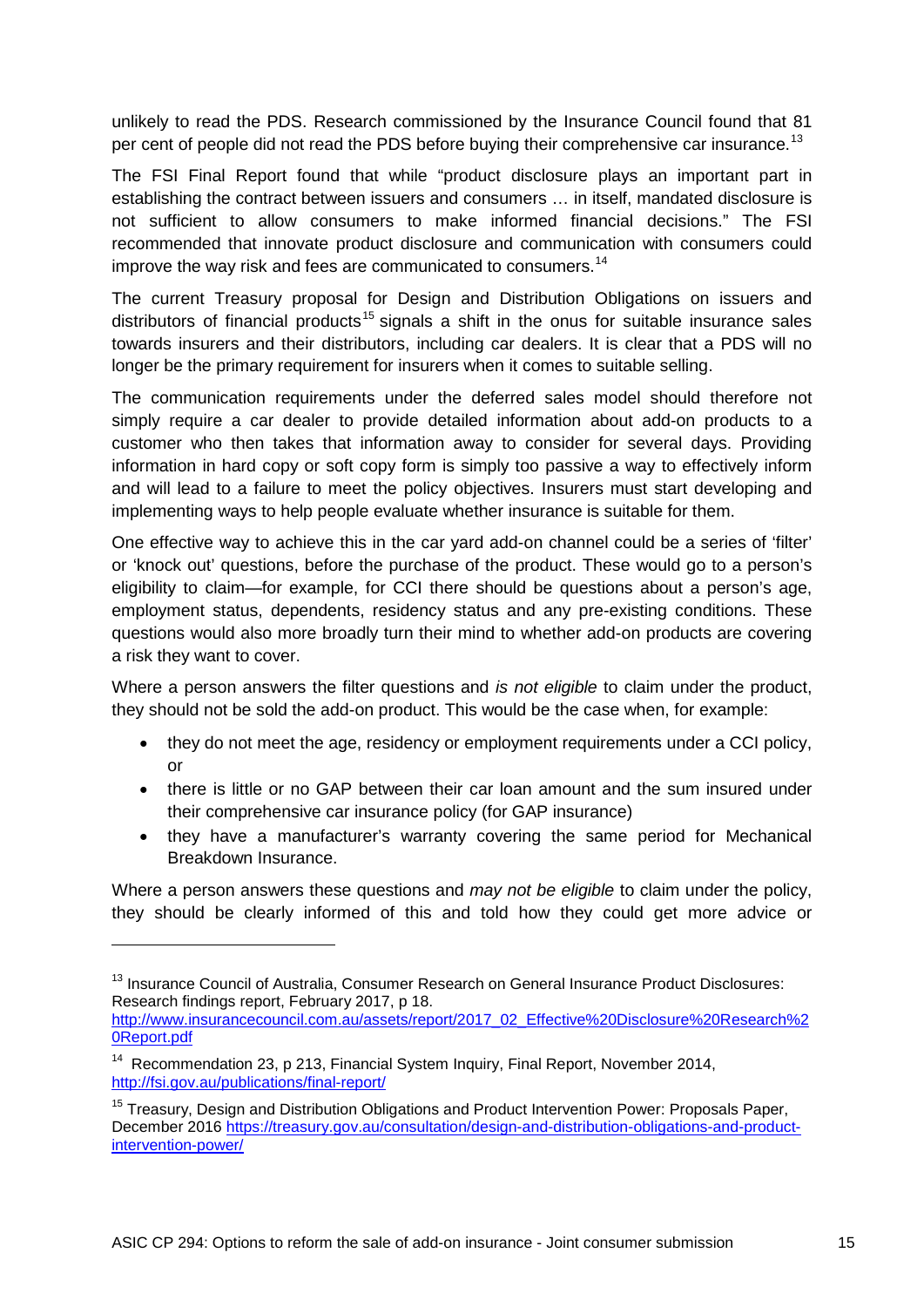information. For example, where a consumer has flagged a pre-existing medical condition, they may call the insurer to ask whether that type of condition will exclude them from making a claim under the policy.

Where a consumer flags that the policy *may not be of value*, for example, because they have indicated they have insurance in their superannuation which duplicates much of the add-on CCI offered through the car yard, consumers should also be told this clearly.

This model would operate effectively within the bounds of the no advice model (see further below on the appropriateness of add-on insurance being sold under a no advice model).

This filter question model could operate online, using text and/or audio-visual elements in multiple languages. It could also work using a combination of over the phone and/or in a car yard.

Online apps have the potential to effectively assist the significant segment of consumers who have access to technology and have basic skills in using it. We agree with ASIC that this could operate as another distribution channel.<sup>[16](#page-15-0)</sup> It would be critical that the content and format of online customer communication is useful, and the deferral period is effective. If this is achieved, we agree with ASIC's assessment that an online app could improve competition in a market where competition is currently lacking.<sup>[17](#page-15-1)</sup>

We note also that just because a consumer may be eligible to claim under the policy, it does not follow that the policy is suitable to their needs. It is important that this message is made clear to the consumer.

### **Recommendations**

Innovative, interactive consumer communication techniques should be mandated and supervised to ensure greater consumer understanding and purchase of suitable add-on insurance products. To ensure this we support a standardised model that is

- active/interactive and not passive (that is simply providing a piece of paper); and
- includes a series of 'filter' or 'knock out' questions, before the purchase of the product.

## **Content of communication**

Consumers need to understand each add-on insurance product, including the components of each product to make a genuinely informed decision about add-on insurance. To decide whether or not to buy add-on products they are offered, consumers need to understand:

- *the key features of the product* including premiums, exclusions, conditions and benefits and benefit periods,
- *the claims experiences* that other consumer have had with the product, and

<span id="page-15-0"></span><sup>16</sup> CP 294, para 221.

<span id="page-15-1"></span><sup>&</sup>lt;sup>17</sup> As described in ASIC, Report 492.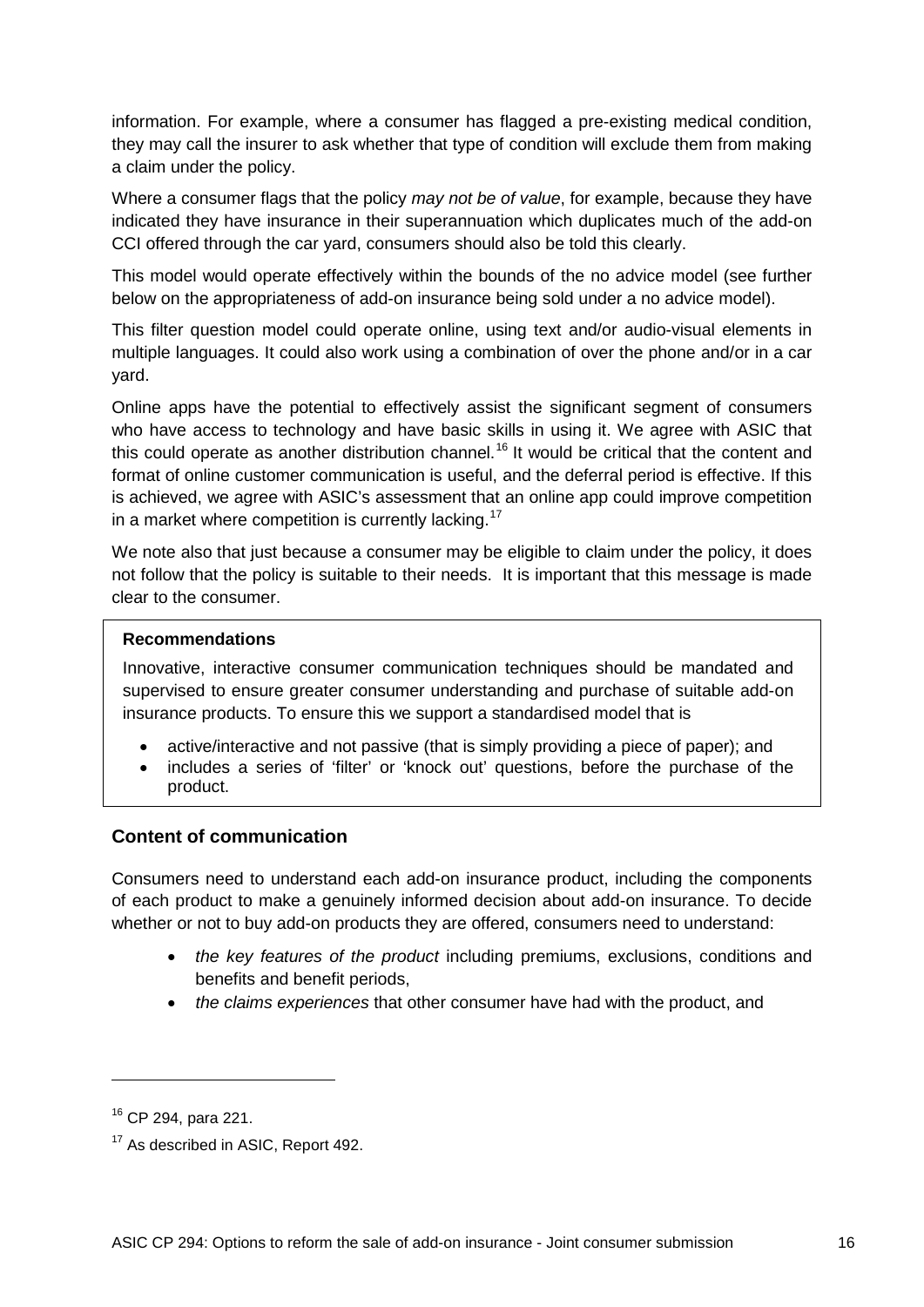• *whether the product is suitable* for them personally, considering add-on products are sold under a no advice model.

## *Key features*

Insurance is a complex financial product. Where insurance is sold under a no advice model, it can be difficult for consumers to know what the maximum benefits are. In the add-on space, there is significant variation in product features across insurers.

*Premiums:* ASIC has reported on the high cost of add-on products in car yards compared with the same products bought directly from the insurer—pointing to a factor of up to ten times.<sup>[18](#page-16-0)</sup> Consumer communication must make it clear that the add-on products they are offering may be included in other insurance the consumer already has or available at competitive prices elsewhere, including directly from the insurer/warranty company. Insurers must also ensure that the consumer understands the total cost of the add-on products, including interest and fees (and the total cost including interest if the premium is to be financed).

*Benefits*: Many add-on products are poor value because the maximum claims people can make are much lower than expected, and sometimes even less than the cost of the product. It is particularly important that consumers understand the maximum value of the product and when the maximum benefit may be paid. It is also important that they understand if and when the maximum benefit will not be paid—for example, the benefit period for the unemployment component of a CCI policy may be significantly less than that for the disability component.

*Exclusions*: CCI policies exclude cover for pre-existing medical conditions and some for mental health conditions. Warranties exclude a broad range of parts and problems from cover. Insurers and warranty providers must satisfy themselves that the people who buy their products know the exclusions which commonly cause claims to be denied and which are not 'intuitive' to their customers.

*Conditions:* Warranties can have onerous requirements in order to make a valid claim (for example, servicing the vehicle once every three months). Again, insurers must ensure their customers understand the key conditions which are not 'intuitive' to customers and which are commonly invoked when claims are denied.

### *Claims experiences*

Information about claims outcomes is a significant tool for assessing whether or not a product has been suitable *and* good value for people who have made claims. It is also indicative of how well designed a product is and how well the insurer treats its customers. This data includes:

- claims acceptance rates,
- the number and nature of claims disputes, and
- claims ratios, which capture the cost, claims acceptance and benefits paid out.

<span id="page-16-0"></span><sup>18</sup> ASIC, Report 471.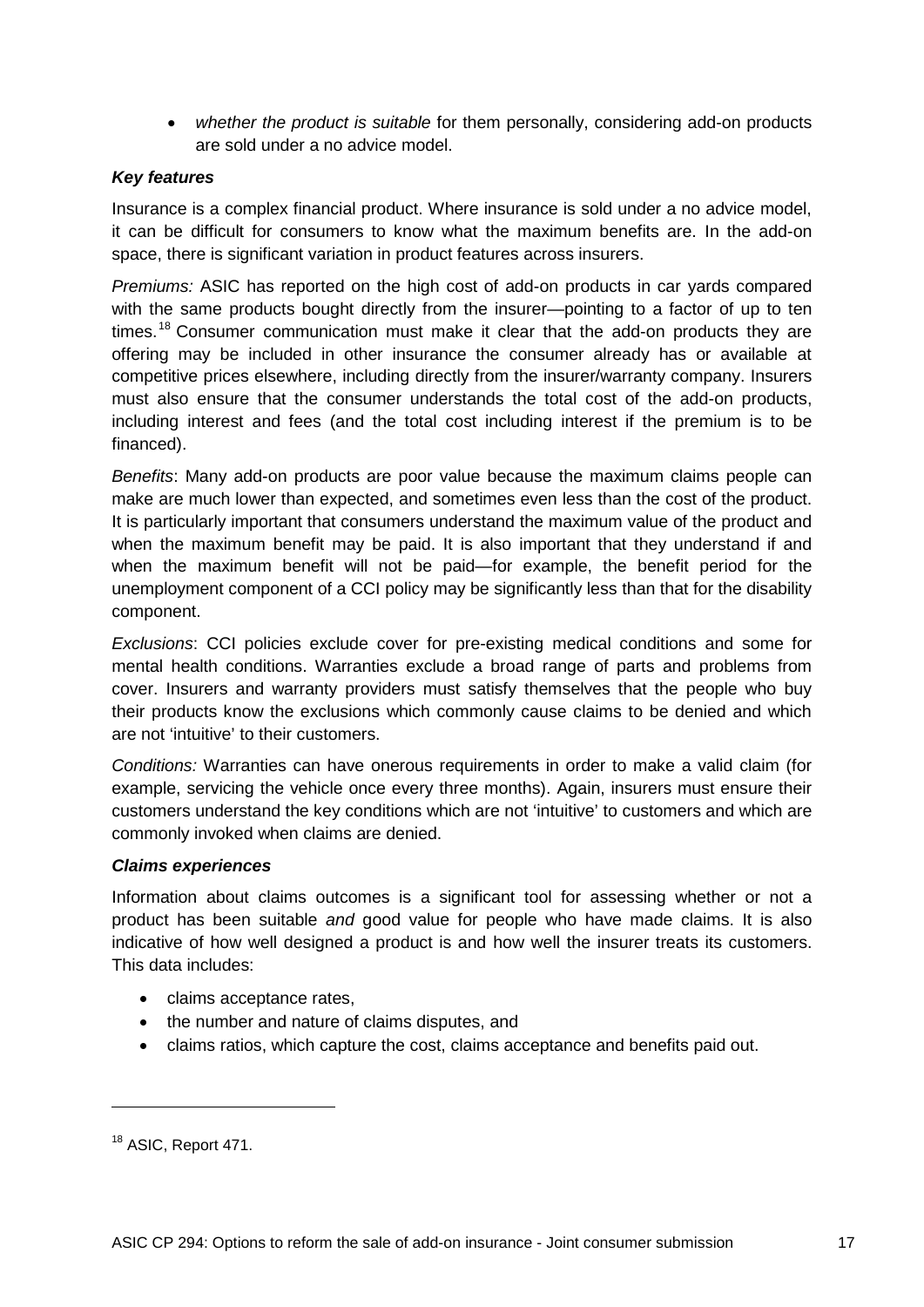Accurate claims data enables consumers to compare insurers and products, and provides a useful picture of whether like-products are actually like-products. Claims ratios can identify a problem product and be a significant indicator of any changes to a problem product.

If the car dealer offers a discount on the car loan interest rate if the consumer takes out CCI and/or GAP, the dealer must make the total discount value and total premium value over the life of the loan (including interest and other costs) clear to the consumer.

## *Suitability*

As discussed in the section above, a set of filter or knock out questions would address some of the key eligibility and suitability issues for consumers. This would not only better inform consumers but enable insurers to target sales and avoid mis-selling.

The questions would do this by flagging the key eligibility criteria of the policies and broader suitability issues, for example:

**CCI** 

- *Age:*
	- o younger people are unlikely to have debts or dependents which would mean this type of cover is of value. We note that QBE is refunding all the life component of CCI sold to people under the age of 25,<sup>[19](#page-17-0)</sup>
	- o older people, usually 65 or over, are often ineligible under a policy.
- *Employment status:* Coverage of people who are on fixed term contracts, selfemployed or work part-time or casual varies significantly between policies.
- *Residency status:* Some policies require a consumer to be a permanent resident for a specific period, for example two years, to be eligible for coverage.
- *Dependents:* People without dependents may not need or want death cover.
- *Duplication:* People may already have life/TPD/trauma/IP in their superannuation (the only 'unique' CCI cover we know of is unemployment cover for involuntary redundancy)
- *Pre-existing medical conditions.*

## GAP insurance

• *Sum insured:* the comprehensive car insurance sum insured is adequate to cover the amount under the loan.

## **Warranties**

- *Mileage:* the car has done more than the maximum number of kilometres allowed for coverage.
- *Existing warranty:* The car is new and covered by a manufacturer's warranty for the next three to seven years.

<span id="page-17-0"></span><sup>19</sup> ASIC, 17-258MR *QBE refunds \$15.9 million in add-on insurance premiums* [http://asic.gov.au/about-asic/media-centre/find-a-media-release/2017-releases/17-258mr-qbe](http://asic.gov.au/about-asic/media-centre/find-a-media-release/2017-releases/17-258mr-qbe-refunds-159-million-in-add-on-insurance-premiums/)[refunds-159-million-in-add-on-insurance-premiums/](http://asic.gov.au/about-asic/media-centre/find-a-media-release/2017-releases/17-258mr-qbe-refunds-159-million-in-add-on-insurance-premiums/)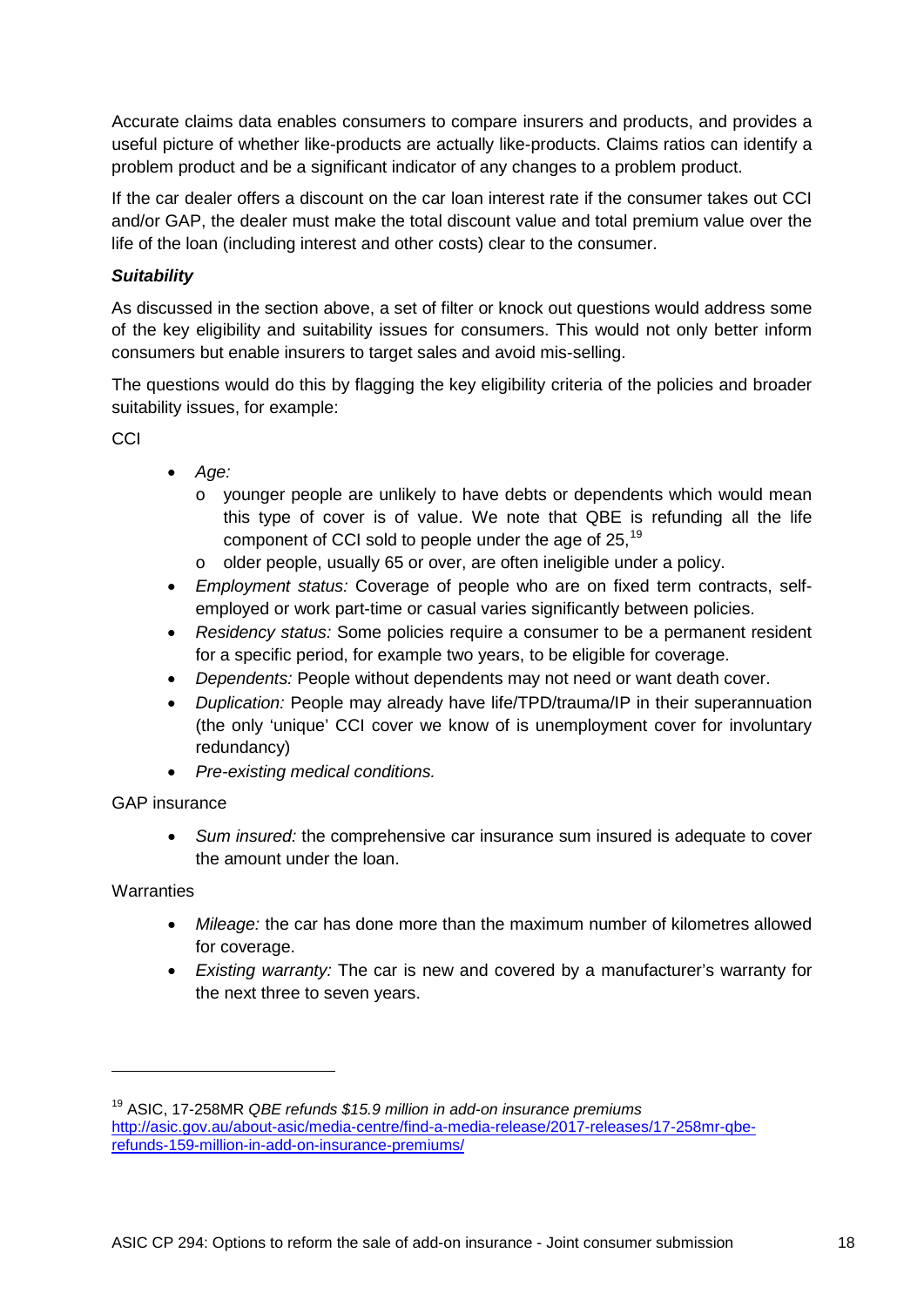### **Recommendations**

Any consumer communication developed must include information relating to:

- the key features of the product including premiums, exclusions, conditions and benefits (including maximum benefits).
- claims data including claims ratios;
- whether the product is suitable to the consumer's needs.

Consumer communication should make it clear that the add-on products they are offering may be included in other insurance the consumer already has or available at competitive prices elsewhere, including directly from the insurer/warranty company.

Insurers must ensure that the consumer understands the total cost of the add-on products, including interest and fees.

### **Mechanical breakdown insurance and warranties**

We share ASIC's view that mechanical breakdown insurance and warranties sold with new cars should not fall under the same deferred sales model. Although a separate sales model for this sales scenario would be more onerous,<sup>[20](#page-18-0)</sup> the extent of consumer harm in this area, including payment of premiums and interest for a useless product, requires a strong response.

We agree with the consumer communication inclusions outlined in CP 294, including the variable maximum benefit payable over time and exclusion for faults during the manufacturer's warranty period.<sup>[21](#page-18-1)</sup> However, these highlight the complexities for consumers who are offered these products at the time of the sale of a car still covered under the manufacturer's warranty.

We agree that cooling off is not a sufficient mechanism to deal with this issue.<sup>[22](#page-18-2)</sup> Dealing with product design problems and not selling these products with new cars would be an effective way to address this problem.

We support a model in which dealers can sell these products more than one month before the expiry of the manufacturer's warranty.

### *Case study two*

*Luke\* bought a car from a dealer which still had a manufacturer's warranty. The dealer also sold him an extended warranty for almost \$1,500, which expired before the manufacturer's warranty ended, so the extended warranty was of no use at all.*

*Source: Consumer Action Law Centre*

<span id="page-18-0"></span> $20$  As noted in CP 294, para 239.

<span id="page-18-1"></span><sup>21</sup> CP 294 para 242.

<span id="page-18-2"></span><sup>22</sup> CP 294 para 243.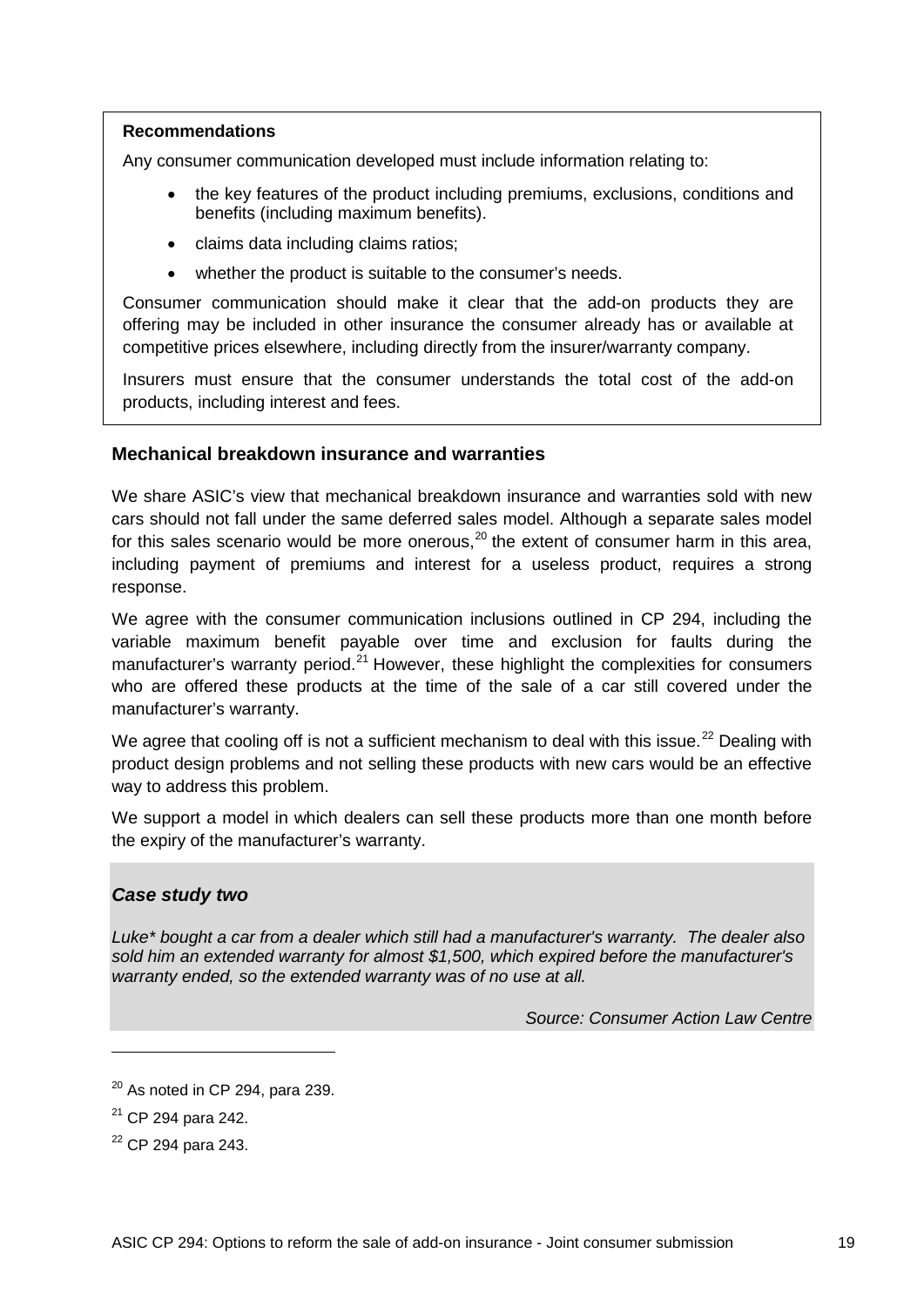We are also concerned about warranty providers selling dealer warranties (as identified at pages 21 and 22 of CP 294) in an attempt to avoid the licensing and conduct obligations under the *Corporations* Act, the deferred sales process and external dispute resolution. Our position is that these products cause the same harm as warranty insurance and third party warranties.

We would support any steps to clarify whether or not these products fall within the *Corporations Act* exemptions. We consider that there are some 'dealer warranties' on the market that should not fall within the exemptions. We also consider that it is vital that this space is monitored closely to ensure avoidance does not ensue.

### **Recommendations**

The sale and distribution of mechanical breakdown insurance and warranties should be regulated under a model that prohibits the sale of these products more than one month before the expiry of the manufacturer's warranty.

ASIC should seek clarity in relation to whether or not dealer warranties fall within the *Corporations Act* exemptions.

ASIC should monitor and supervise the dealer warranty space with a view to identify any potential existing or future avoidance.

# **Proposal 2: Enhanced supervision obligations for product providers**

There is overwhelming evidence that insurers' current supervision of the car dealer channel for add-on insurance sales is 'manifestly inadequate'.<sup>[23](#page-19-0)</sup> While insurers have acknowledged that commissions they pay to car dealers lead to unfair and misleading sales, we agree that addressing commissions will not necessarily see benefits flow to consumers.<sup>[24](#page-19-1)</sup>

## *Case study three*

*Rose\* sought a refund for mis-sold add-on insurance. The insurer asked her to provide documents so they could assess whether or not their authorised representative complied with the law. It seems that the insurer had no system in place to ensure compliance*

*Source: Consumer Action Law Centre* 

The problems with add-on insurance and warranties often materialise when people make a claim. While insurers profit from add-on insurance mis-selling, they also bear the burden of it

<span id="page-19-0"></span><sup>&</sup>lt;sup>23</sup> CP 294 para 247.

<span id="page-19-1"></span><sup>&</sup>lt;sup>24</sup> CP 294 paras 250, 253.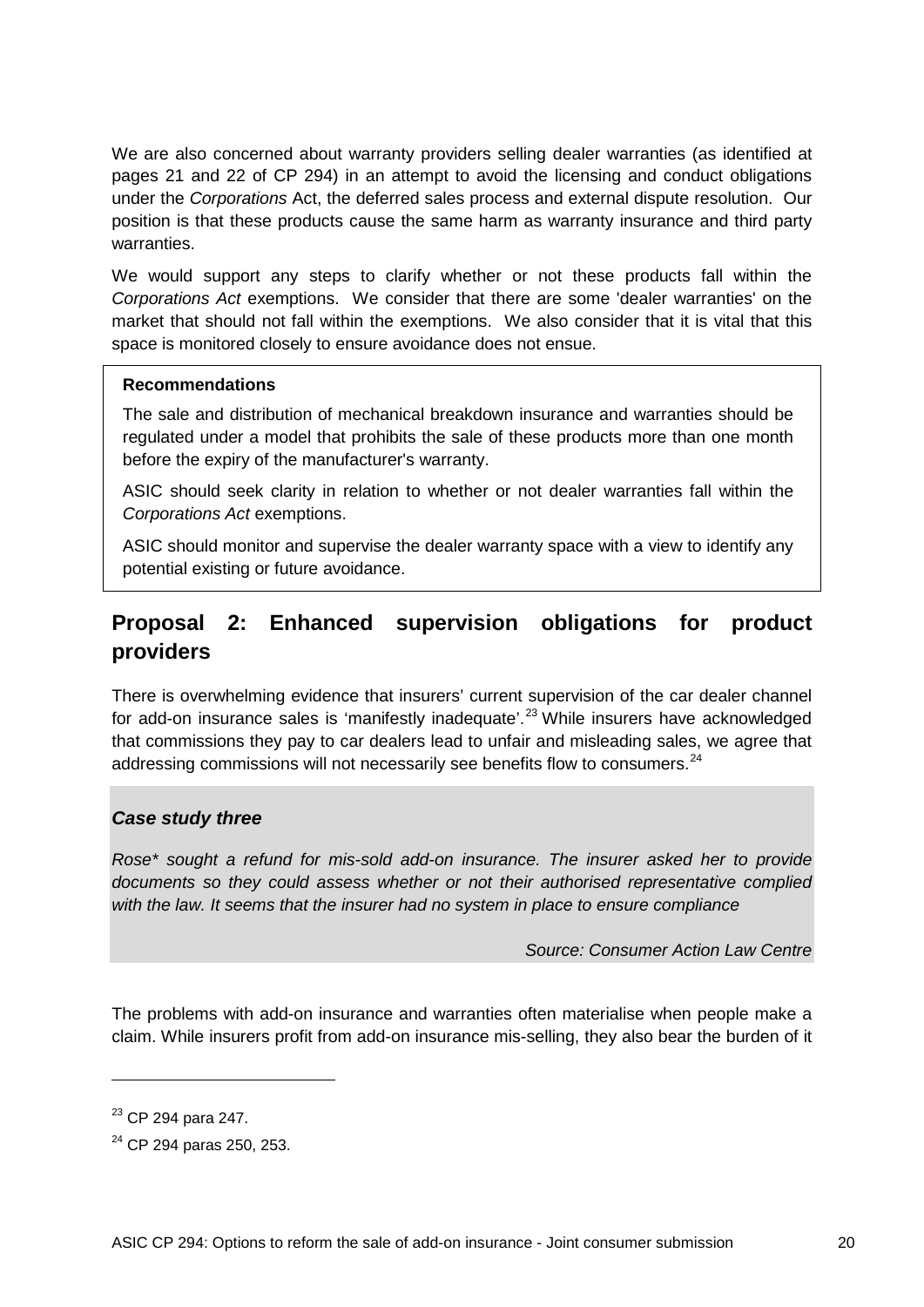through claims disputes and regulatory intervention. Improved supervision appears to be in the interests of both consumers and industry.

We support ASIC's proposal of the use of risk indicators to allow early intervention where a particular dealership is selling add on products in a way that is non-compliant or unfair.<sup>[25](#page-20-0)</sup>

Other measures which would improve supervision and compliance include:

- Analysis of the data collected through filter and knock our questions (discussed above) to check whether dealers are selling policies to people for whom they are unsuitable.
- Benchmarking and analysis of claims experience data (discussed above), including denied claims, which may indicate a higher level of unsuitable sales in some dealerships. We would expect this data to improve over time.
- Benchmarking and analysis of penetration rates. We would also expect penetration rates to improve over time.
- Oversight and analysis of sales representative data including:
	- $\circ$  size of commissions and amounts earned analysis to identify where particular representatives earn high amounts of commissions;
	- $\circ$  sales volumes where a representative sells a high volume of add-on insurance;
	- o disciplinary history of sales representatives where a representative has a history of misconduct; and
	- o experience of sales representatives and training to identify potential problems where a representative is inexperienced in sales.
- Adequate education to representatives about their responsibilities when engaging in the sale of add-on insurance. This may include requiring providers to undertake strict accreditation checks before and after they appoint authorised representatives.
- ASIC should conduct post-sale interviews with consumers to test the effectiveness of supervision/disclosure.

### **Recommendations**

Enhanced supervision obligations with specific requirements must be introduced as a part of the deferred sales model.

We support ASIC's proposal of the use of risk indicators to allow early intervention where a particular dealership is selling add on products in a way that is non-compliant or unfair. Other measures should include:

- Analysis of the data collected through filter and knock our questions
- Benchmarking and analysis of claims experience data, and
- Benchmarking and analysis of penetration rates.
- Oversight and analysis of sales representative data including:
	- $\circ$  size of commissions and amounts earned analysis to identify where particular representatives earn high amounts of commissions;
	- o sales volumes where a representative sells a high volume of add-on

<span id="page-20-0"></span> $25$  CP para 256.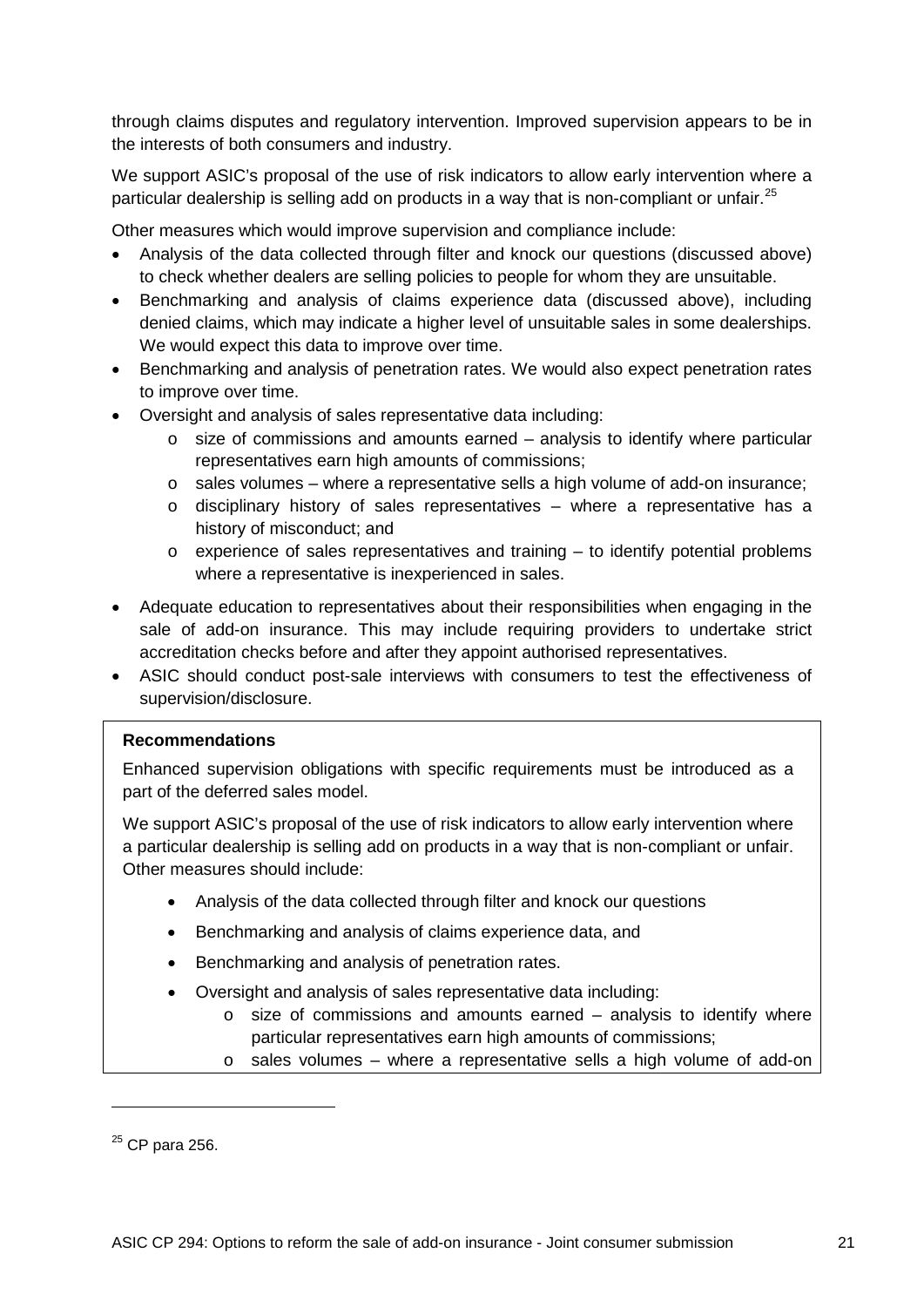insurance;

- o disciplinary history of sales representatives where a representative has a history of misconduct; and
- $\circ$  experience of sales representatives and training to identify potential problems where a representative is inexperienced in sales.
- Adequate education to representatives about their responsibilities when engaging in the sale of add-on insurance. This may include requiring providers to undertake strict accreditation checks before and after they appoint authorised representatives.
- ASIC should conduct post-sale interviews with consumers to test the effectiveness of supervision/disclosure.

## **Other effective measures**

While we understand that ASIC's consultation is confined in scope to the deferred sales model and supervision improvements, there are other measure which would be genuine improvements for consumers.

#### **Remediation schemes**

Several insurers have agreed to remediate customers to whom they mis-sold add-on insurance.<sup>[26](#page-21-0)</sup> We understand that more announcements are coming. This is a good first step towards compensating people who were clearly ripped off by add-on products.

We need a future-proof solution to stop the business model which has dented customer trust in insurers and car dealers. While a delayed sales model is a significant step towards this, insurers should establish systems which will not only prevent and detect mis-selling, but provide quick and complete remediation to victims of mis-selling. Remediation schemes should be designed at the same time as monitoring and compliance systems.

### **Claim ratio targets**

-

Claims or loss ratios are one of the most effective measures of product value. ASIC has identified the extraordinarily low claims ratios in the car yard add-on market of 9% overall, with loan termination insurance as low as  $4.4\%$ <sup>[27](#page-21-1)</sup>

<span id="page-21-0"></span><sup>&</sup>lt;sup>26</sup> Virginia Surety: ASIC 17-189MR Virginia Surety to refund over \$330,000 to add-on insurance customers, 20 June 2017 [http://asic.gov.au/about-asic/media-centre/find-a-media-release/2017](http://asic.gov.au/about-asic/media-centre/find-a-media-release/2017-releases/17-189mr-virginia-surety-to-refund-over-330-000-to-add-on-insurance-customers/) [releases/17-189mr-virginia-surety-to-refund-over-330-000-to-add-on-insurance-customers/,](http://asic.gov.au/about-asic/media-centre/find-a-media-release/2017-releases/17-189mr-virginia-surety-to-refund-over-330-000-to-add-on-insurance-customers/) QBE: ASIC, 17-258MR QBE refunds \$15.9 million in add-on insurance premiums, 2 August 2017 [http://asic.gov.au/about-asic/media-centre/find-a-media-release/2017-releases/17-258mr-qbe](http://asic.gov.au/about-asic/media-centre/find-a-media-release/2017-releases/17-258mr-qbe-refunds-159-million-in-add-on-insurance-premiums/)[refunds-159-million-in-add-on-insurance-premiums/](http://asic.gov.au/about-asic/media-centre/find-a-media-release/2017-releases/17-258mr-qbe-refunds-159-million-in-add-on-insurance-premiums/) Commonwealth Bank: ASIC, 17-268MR Commonwealth Bank to refund over \$10 million for mis-sold consumer credit insurance, 14 August, 2017 [http://asic.gov.au/about-asic/media-centre/find-a-media-release/2017-releases/17-268mr](http://asic.gov.au/about-asic/media-centre/find-a-media-release/2017-releases/17-268mr-commonwealth-bank-to-refund-over-10-million-for-mis-sold-consumer-credit-insurance/)[commonwealth-bank-to-refund-over-10-million-for-mis-sold-consumer-credit-insurance/](http://asic.gov.au/about-asic/media-centre/find-a-media-release/2017-releases/17-268mr-commonwealth-bank-to-refund-over-10-million-for-mis-sold-consumer-credit-insurance/)

<span id="page-21-1"></span><sup>27</sup> Report 492 *A market that is failing consumers: The sale of add-on insurance through car dealers*  (REP 492) [http://asic.gov.au/regulatory-resources/find-a-document/reports/rep-492-a-market-that-is](http://asic.gov.au/regulatory-resources/find-a-document/reports/rep-492-a-market-that-is-failing-consumers-the-sale-of-add-on-insurance-through-car-dealers/)[failing-consumers-the-sale-of-add-on-insurance-through-car-dealers/.](http://asic.gov.au/regulatory-resources/find-a-document/reports/rep-492-a-market-that-is-failing-consumers-the-sale-of-add-on-insurance-through-car-dealers/)